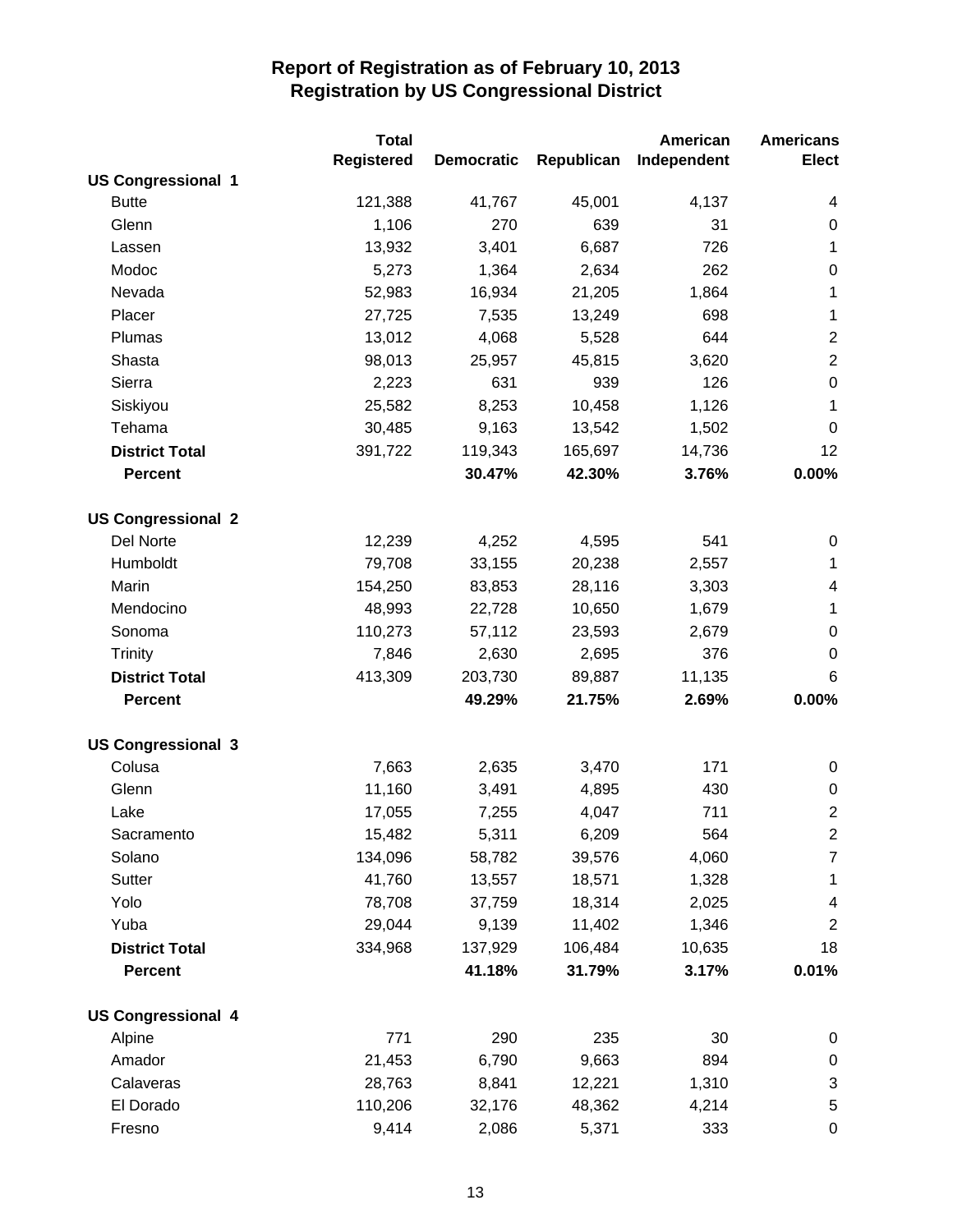|                           |       |             | Peace and       |                | <b>No Party</b>   |
|---------------------------|-------|-------------|-----------------|----------------|-------------------|
|                           | Green | Libertarian | Freedom         | Other          | <b>Preference</b> |
| <b>US Congressional 1</b> |       |             |                 |                |                   |
| <b>Butte</b>              | 1,429 | 1,088       | 437             | 1,401          | 26,124            |
| Glenn                     | 5     | 6           | $\mathbf{1}$    | $\overline{2}$ | 152               |
| Lassen                    | 43    | 95          | 37              | 67             | 2,875             |
| Modoc                     | 21    | 45          | $6\phantom{1}6$ | 10             | 931               |
| Nevada                    | 1,239 | 497         | 128             | 133            | 10,982            |
| Placer                    | 219   | 255         | 63              | 90             | 5,615             |
| Plumas                    | 90    | 99          | 39              | $\pmb{0}$      | 2,542             |
| Shasta                    | 453   | 786         | 268             | 344            | 20,768            |
| Sierra                    | 24    | 30          | 4               | 42             | 427               |
| Siskiyou                  | 196   | 264         | 89              | 57             | 5,138             |
| Tehama                    | 125   | 234         | 92              | 108            | 5,719             |
| <b>District Total</b>     | 3,844 | 3,399       | 1,164           | 2,254          | 81,273            |
| <b>Percent</b>            | 0.98% | 0.87%       | 0.30%           | 0.58%          | 20.75%            |
| <b>US Congressional 2</b> |       |             |                 |                |                   |
| Del Norte                 | 100   | 90          | 49              | 150            | 2,462             |
| Humboldt                  | 3,036 | 801         | 342             | 221            | 19,357            |
| Marin                     | 2,206 | 837         | 254             | 426            | 35,251            |
| Mendocino                 | 1,857 | 431         | 281             | 191            | 11,175            |
| Sonoma                    | 2,361 | 770         | 345             | 360            | 23,053            |
| <b>Trinity</b>            | 126   | 93          | 33              | 100            | 1,793             |
| <b>District Total</b>     | 9,686 | 3,022       | 1,304           | 1,448          | 93,091            |
| <b>Percent</b>            | 2.34% | 0.73%       | 0.32%           | 0.35%          | 22.52%            |
| <b>US Congressional 3</b> |       |             |                 |                |                   |
| Colusa                    | 19    | 30          | 12              | $\overline{2}$ | 1,324             |
| Glenn                     | 36    | 68          | 44              | 29             | 2,167             |
| Lake                      | 236   | 125         | 101             | 41             | 4,537             |
| Sacramento                | 65    | 92          | 56              | 38             | 3,145             |
| Solano                    | 451   | 764         | 321             | 572            | 29,563            |
| Sutter                    | 117   | 224         | 124             | 550            | 7,288             |
| Yolo                      | 893   | 538         | 237             | 271            | 18,667            |
| Yuba                      | 139   | 220         | 110             | 28             | 6,658             |
| <b>District Total</b>     | 1,956 | 2,061       | 1,005           | 1,531          | 73,349            |
| <b>Percent</b>            | 0.58% | 0.62%       | 0.30%           | 0.46%          | 21.90%            |
| <b>US Congressional 4</b> |       |             |                 |                |                   |
| Alpine                    | 13    | 3           | $\overline{2}$  | 5              | 193               |
| Amador                    | 114   | 185         | 46              | 78             | 3,683             |
| Calaveras                 | 261   | 348         | 94              | 211            | 5,474             |
| El Dorado                 | 887   | 1,010       | 293             | 883            | 22,376            |
| Fresno                    | 44    | 70          | 12              | 112            | 1,386             |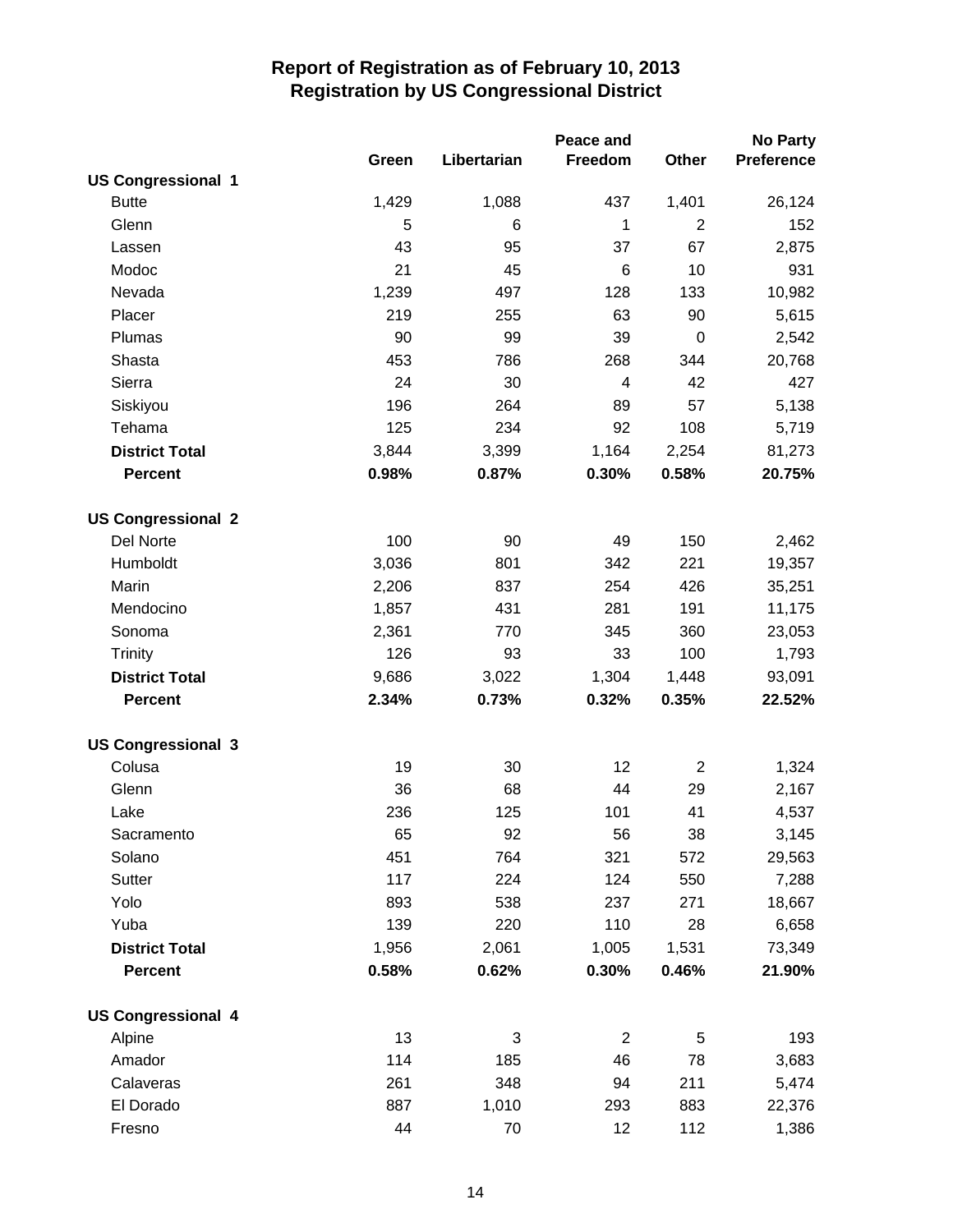|                           | <b>Total</b>      |                   |            | American    | <b>Americans</b> |
|---------------------------|-------------------|-------------------|------------|-------------|------------------|
|                           | <b>Registered</b> | <b>Democratic</b> | Republican | Independent | <b>Elect</b>     |
| Madera                    | 16,556            | 4,182             | 8,710      | 597         | 0                |
| Mariposa                  | 10,613            | 3,156             | 4,751      | 459         | 1                |
| Nevada                    | 8,574             | 3,364             | 2,110      | 344         | $\pmb{0}$        |
| Placer                    | 180,300           | 50,722            | 84,568     | 4,024       | 9                |
| Tuolumne                  | 32,101            | 10,306            | 13,529     | 1,313       | 1                |
| <b>District Total</b>     | 418,751           | 121,913           | 189,520    | 13,518      | 19               |
| <b>Percent</b>            |                   | 29.11%            | 45.26%     | 3.23%       | 0.00%            |
| <b>US Congressional 5</b> |                   |                   |            |             |                  |
| Contra Costa              | 46,664            | 26,301            | 8,036      | 1,168       | 4                |
| Lake                      | 18,077            | 7,030             | 5,617      | 688         | 0                |
| Napa                      | 71,522            | 33,182            | 19,142     | 2,147       | 3                |
| Solano                    | 76,357            | 43,395            | 13,057     | 1,880       | 5                |
| Sonoma                    | 151,433           | 77,784            | 32,835     | 3,940       | 3                |
| <b>District Total</b>     | 364,053           | 187,692           | 78,687     | 9,823       | 15               |
| <b>Percent</b>            |                   | 51.56%            | 21.61%     | 2.70%       | 0.00%            |
| <b>US Congressional 6</b> |                   |                   |            |             |                  |
| Sacramento                | 297,852           | 151,192           | 71,829     | 7,949       | 13               |
| Yolo                      | 23,141            | 10,347            | 6,019      | 810         | 0                |
| <b>District Total</b>     | 320,993           | 161,539           | 77,848     | 8,759       | 13               |
| <b>Percent</b>            |                   | 50.32%            | 24.25%     | 2.73%       | 0.00%            |
| <b>US Congressional 7</b> |                   |                   |            |             |                  |
| Sacramento                | 372,867           | 145,823           | 139,618    | 11,117      | 18               |
| <b>District Total</b>     | 372,867           | 145,823           | 139,618    | 11,117      | 18               |
| <b>Percent</b>            |                   | 39.11%            | 37.44%     | 2.98%       | 0.00%            |
| <b>US Congressional 8</b> |                   |                   |            |             |                  |
| Inyo                      | 9,922             | 3,066             | 4,271      | 414         | 0                |
| Mono                      | 6,000             | 1,970             | 2,167      | 248         | $\mathbf 0$      |
| San Bernardino            | 291,263           | 95,502            | 118,823    | 13,634      | 12               |
| <b>District Total</b>     | 307,185           | 100,538           | 125,261    | 14,296      | 12               |
| <b>Percent</b>            |                   | 32.73%            | 40.78%     | 4.65%       | 0.00%            |
| <b>US Congressional 9</b> |                   |                   |            |             |                  |
| Contra Costa              | 85,564            | 41,905            | 23,383     | 2,632       | 5                |
| Sacramento                | 11,304            | 3,889             | 4,682      | 415         | 0                |
| San Joaquin               | 211,805           | 96,651            | 76,399     | 4,905       | 9                |
| <b>District Total</b>     | 308,673           | 142,445           | 104,464    | 7,952       | 14               |
| <b>Percent</b>            |                   | 46.15%            | 33.84%     | 2.58%       | $0.00\%$         |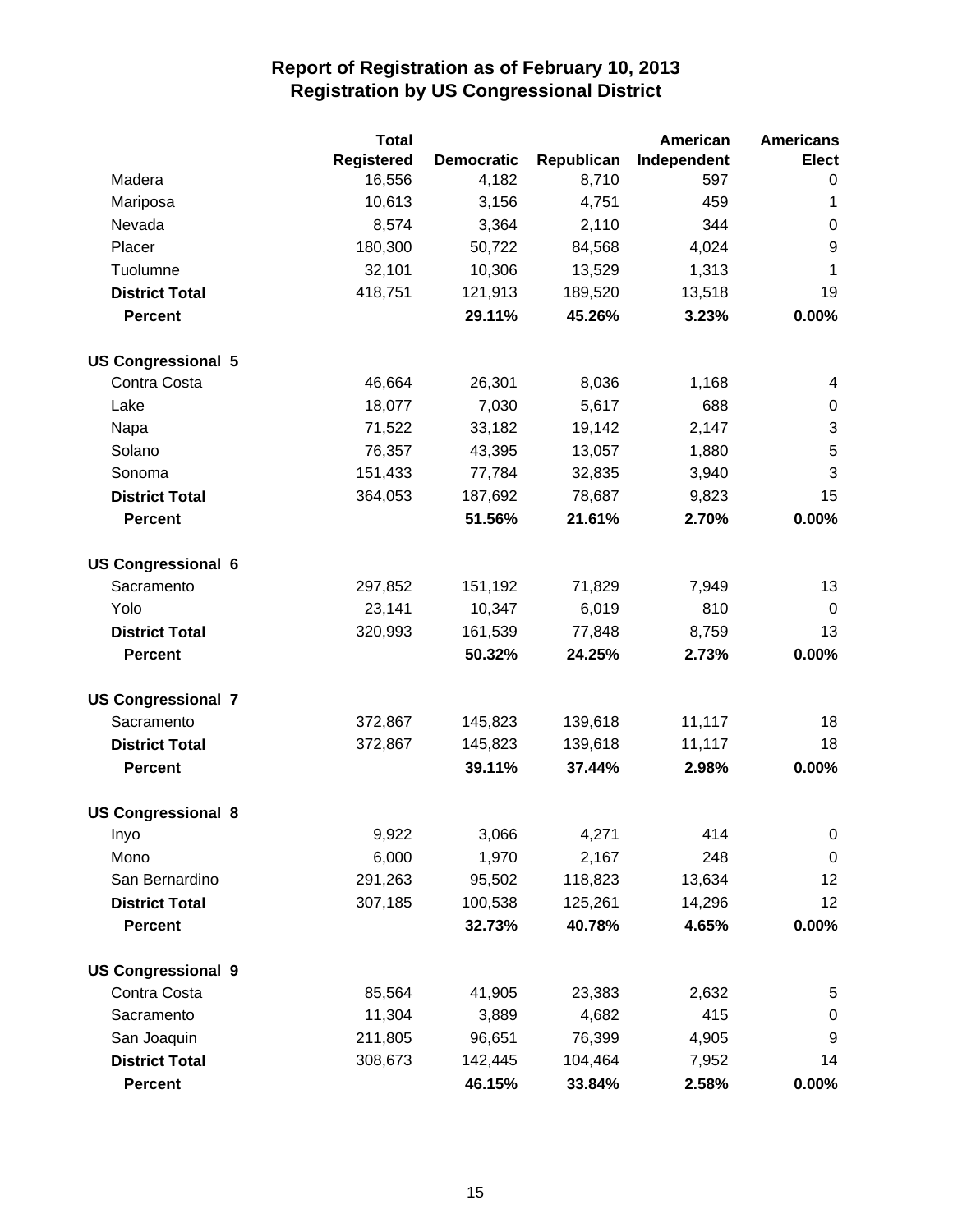|                           |       |             | Peace and |                | <b>No Party</b>   |
|---------------------------|-------|-------------|-----------|----------------|-------------------|
|                           | Green | Libertarian | Freedom   | Other          | <b>Preference</b> |
| Madera                    | 115   | 115         | 29        | 68             | 2,740             |
| Mariposa                  | 117   | 97          | 22        | 155            | 1,855             |
| Nevada                    | 182   | 88          | 12        | $\overline{7}$ | 2,467             |
| Placer                    | 897   | 2,002       | 296       | 320            | 37,462            |
| Tuolumne                  | 248   | 248         | 100       | 68             | 6,288             |
| <b>District Total</b>     | 2,878 | 4,166       | 906       | 1,907          | 83,924            |
| <b>Percent</b>            | 0.69% | 0.99%       | 0.22%     | 0.46%          | 20.04%            |
| <b>US Congressional 5</b> |       |             |           |                |                   |
| Contra Costa              | 355   | 230         | 132       | 149            | 10,289            |
| Lake                      | 242   | 153         | 56        | 30             | 4,261             |
| Napa                      | 784   | 439         | 203       | 374            | 15,248            |
| Solano                    | 427   | 359         | 218       | 333            | 16,683            |
| Sonoma                    | 2,279 | 1,063       | 447       | 469            | 32,613            |
| <b>District Total</b>     | 4,087 | 2,244       | 1,056     | 1,355          | 79,094            |
| <b>Percent</b>            | 1.12% | 0.62%       | 0.29%     | 0.37%          | 21.73%            |
| <b>US Congressional 6</b> |       |             |           |                |                   |
| Sacramento                | 2,075 | 1,733       | 1,477     | 539            | 61,045            |
| Yolo                      | 151   | 133         | 139       | 133            | 5,409             |
| <b>District Total</b>     | 2,226 | 1,866       | 1,616     | 672            | 66,454            |
| <b>Percent</b>            | 0.69% | 0.58%       | 0.50%     | 0.21%          | 20.70%            |
| <b>US Congressional 7</b> |       |             |           |                |                   |
| Sacramento                | 1,703 | 2,269       | 980       | 730            | 70,609            |
| <b>District Total</b>     | 1,703 | 2,269       | 980       | 730            | 70,609            |
| <b>Percent</b>            | 0.46% | 0.61%       | 0.26%     | 0.20%          | 18.94%            |
| <b>US Congressional 8</b> |       |             |           |                |                   |
| Inyo                      | 88    | 79          | 29        | 46             | 1,929             |
| Mono                      | 62    | 43          | 17        | 5              | 1,488             |
| San Bernardino            | 1,169 | 2,095       | 937       | 840            | 58,251            |
| <b>District Total</b>     | 1,319 | 2,217       | 983       | 891            | 61,668            |
| <b>Percent</b>            | 0.43% | 0.72%       | 0.32%     | 0.29%          | 20.08%            |
| <b>US Congressional 9</b> |       |             |           |                |                   |
| Contra Costa              | 251   | 411         | 149       | 205            | 16,623            |
| Sacramento                | 35    | 81          | 58        | 13             | 2,131             |
| San Joaquin               | 598   | 854         | 522       | 929            | 30,938            |
| <b>District Total</b>     | 884   | 1,346       | 729       | 1,147          | 49,692            |
| <b>Percent</b>            | 0.29% | 0.44%       | 0.24%     | 0.37%          | 16.10%            |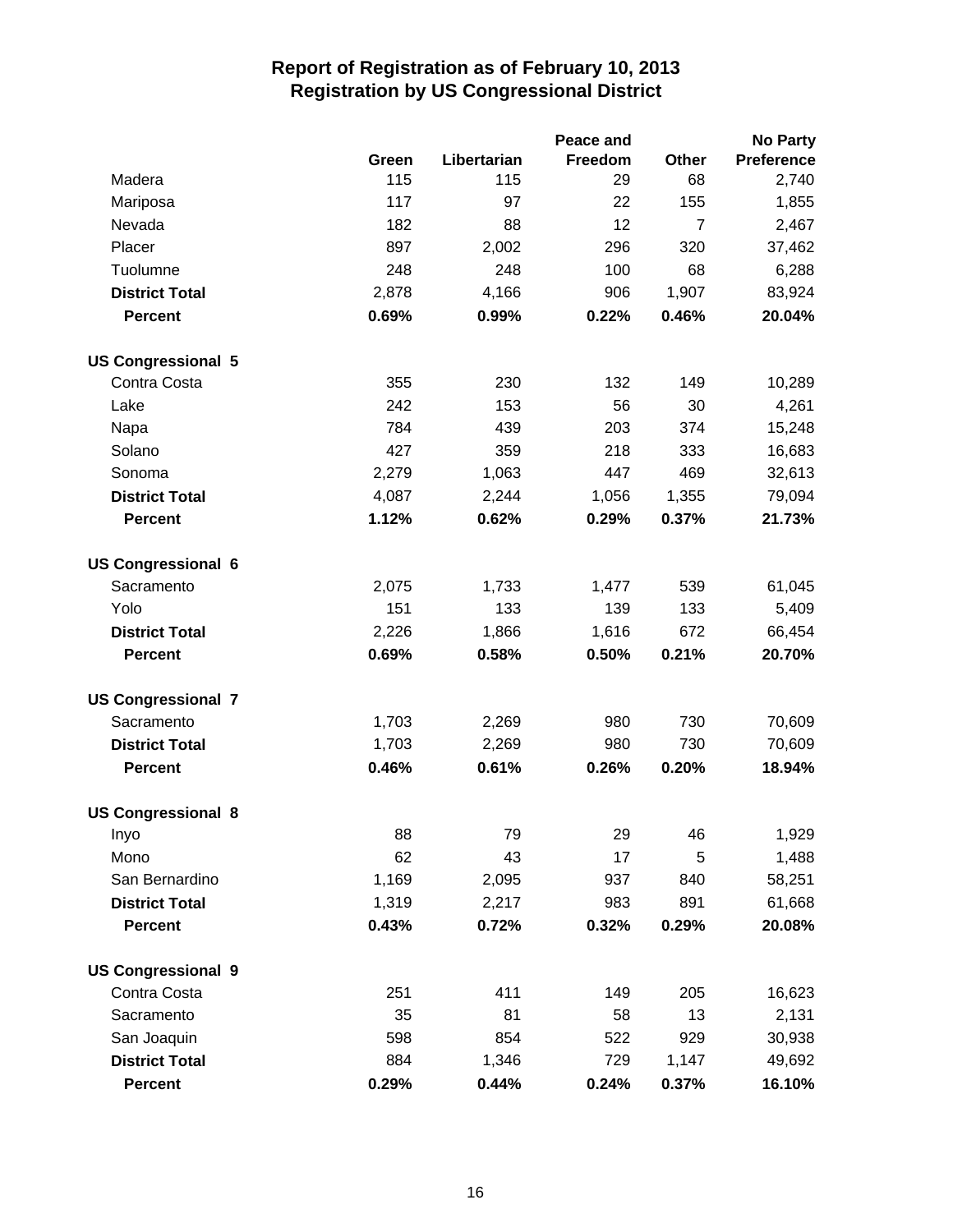|                            | <b>Total</b>      |                   |             | American    | <b>Americans</b> |
|----------------------------|-------------------|-------------------|-------------|-------------|------------------|
|                            | <b>Registered</b> | <b>Democratic</b> | Republican  | Independent | <b>Elect</b>     |
| <b>US Congressional 10</b> |                   |                   |             |             |                  |
| San Joaquin                | 82,152            | 31,879            | 30,748      | 2,648       | 3                |
| Stanislaus                 | 231,870           | 92,788            | 90,002      | 6,442       | 14               |
| <b>District Total</b>      | 314,022           | 124,667           | 120,750     | 9,090       | 17               |
| <b>Percent</b>             |                   | 39.70%            | 38.45%      | 2.89%       | 0.01%            |
| <b>US Congressional 11</b> |                   |                   |             |             |                  |
| Contra Costa               | 361,554           | 180,835           | 89,032      | 8,700       | 9                |
| <b>District Total</b>      | 361,554           | 180,835           | 89,032      | 8,700       | 9                |
| <b>Percent</b>             |                   | 50.02%            | 24.62%      | 2.41%       | 0.00%            |
| <b>US Congressional 12</b> |                   |                   |             |             |                  |
| San Francisco              | 440,400           | 246,072           | 36,805      | 7,878       | 20               |
| <b>District Total</b>      | 440,400           | 246,072           | 36,805      | 7,878       | 20               |
| <b>Percent</b>             |                   | 55.87%            | 8.36%       | 1.79%       | 0.00%            |
| <b>US Congressional 13</b> |                   |                   |             |             |                  |
| Alameda                    | 410,440           | 261,879           | 31,494      | 6,881       | 43               |
| San Francisco              | $\Omega$          | $\mathbf 0$       | $\mathbf 0$ | 0           | 0                |
| <b>District Total</b>      | 410,440           | 261,879           | 31,494      | 6,881       | 43               |
| <b>Percent</b>             |                   | 63.80%            | 7.67%       | 1.68%       | 0.01%            |
| <b>US Congressional 14</b> |                   |                   |             |             |                  |
| San Francisco              | 57,263            | 30,783            | 6,117       | 1,040       | 3                |
| San Mateo                  | 293,513           | 152,803           | 53,612      | 6,390       | 12               |
| <b>District Total</b>      | 350,776           | 183,586           | 59,729      | 7,430       | 15               |
| <b>Percent</b>             |                   | 52.34%            | 17.03%      | 2.12%       | 0.00%            |
| <b>US Congressional 15</b> |                   |                   |             |             |                  |
| Alameda                    | 321,901           | 159,338           | 68,506      | 7,788       | 20               |
| Contra Costa               | 36,578            | 14,217            | 11,157      | 947         | $\mathbf 0$      |
| <b>District Total</b>      | 358,479           | 173,555           | 79,663      | 8,735       | 20               |
| <b>Percent</b>             |                   | 48.41%            | 22.22%      | 2.44%       | 0.01%            |
| <b>US Congressional 16</b> |                   |                   |             |             |                  |
| Fresno                     | 127,121           | 64,856            | 33,044      | 2,893       | 7                |
| Madera                     | 37,226            | 14,030            | 15,148      | 1,018       | $\mathbf 0$      |
| Merced                     | 98,874            | 43,981            | 32,767      | 3,016       | $\overline{2}$   |
| <b>District Total</b>      | 263,221           | 122,867           | 80,959      | 6,927       | 9                |
| <b>Percent</b>             |                   | 46.68%            | 30.76%      | 2.63%       | 0.00%            |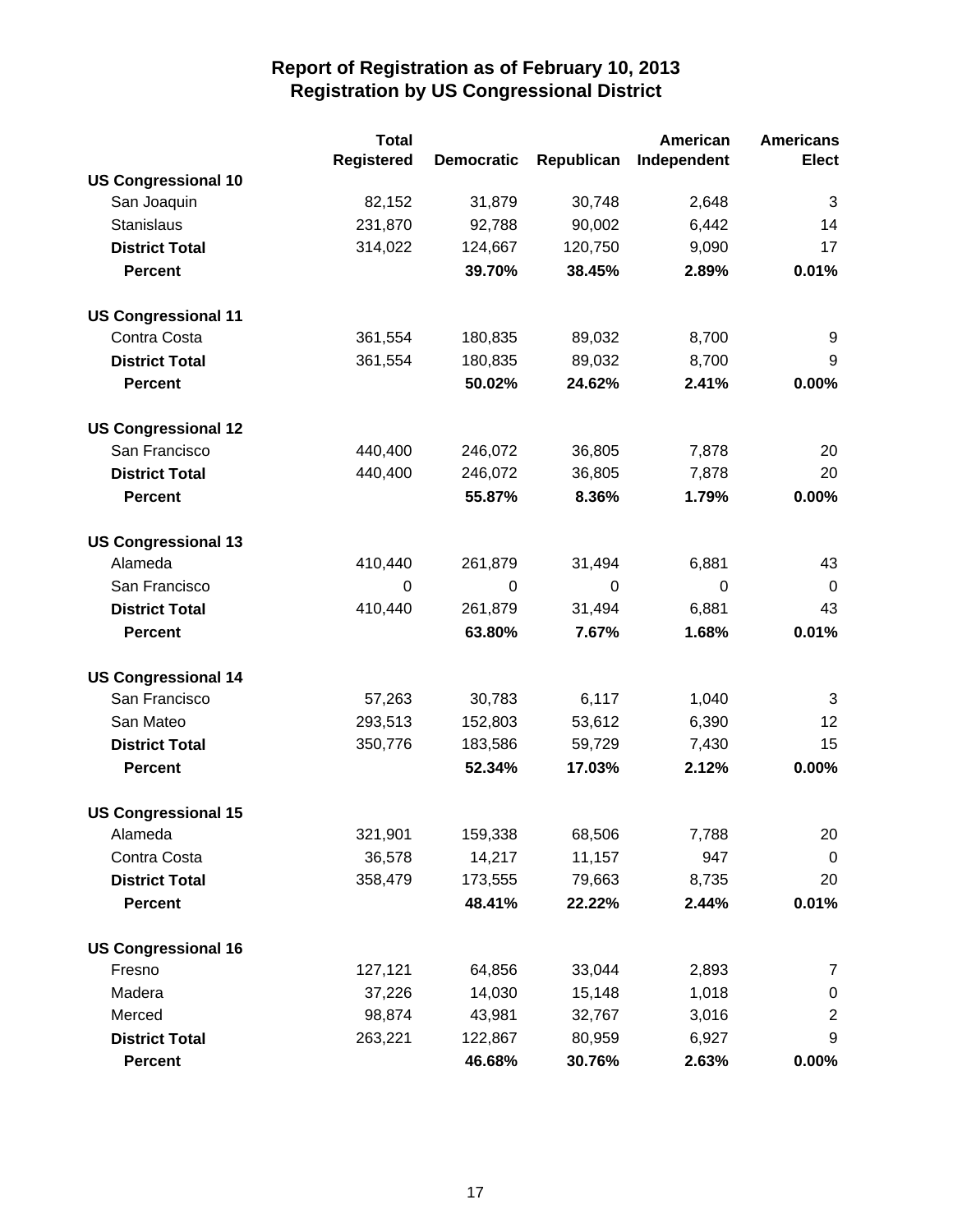|                            | Peace and   |             |                |        | No Party          |  |
|----------------------------|-------------|-------------|----------------|--------|-------------------|--|
|                            | Green       | Libertarian | <b>Freedom</b> | Other  | <b>Preference</b> |  |
| <b>US Congressional 10</b> |             |             |                |        |                   |  |
| San Joaquin                | 221         | 446         | 164            | 481    | 15,562            |  |
| Stanislaus                 | 698         | 1,144       | 682            | 2,437  | 37,663            |  |
| <b>District Total</b>      | 919         | 1,590       | 846            | 2,918  | 53,225            |  |
| <b>Percent</b>             | 0.29%       | 0.51%       | 0.27%          | 0.93%  | 16.95%            |  |
| <b>US Congressional 11</b> |             |             |                |        |                   |  |
| Contra Costa               | 2,571       | 1,985       | 808            | 1,024  | 76,590            |  |
| <b>District Total</b>      | 2,571       | 1,985       | 808            | 1,024  | 76,590            |  |
| <b>Percent</b>             | 0.71%       | 0.55%       | 0.22%          | 0.28%  | 21.18%            |  |
| <b>US Congressional 12</b> |             |             |                |        |                   |  |
| San Francisco              | 7,616       | 2,748       | 1,518          | 1,130  | 136,613           |  |
| <b>District Total</b>      | 7,616       | 2,748       | 1,518          | 1,130  | 136,613           |  |
| <b>Percent</b>             | 1.73%       | 0.62%       | 0.34%          | 0.26%  | 31.02%            |  |
| <b>US Congressional 13</b> |             |             |                |        |                   |  |
| Alameda                    | 7,858       | 1,764       | 1,832          | 25,905 | 72,784            |  |
| San Francisco              | $\mathbf 0$ | 0           | 0              | 0      | 0                 |  |
| <b>District Total</b>      | 7,858       | 1,764       | 1,832          | 25,905 | 72,784            |  |
| <b>Percent</b>             | 1.91%       | 0.43%       | 0.45%          | 6.31%  | 17.73%            |  |
| <b>US Congressional 14</b> |             |             |                |        |                   |  |
| San Francisco              | 599         | 280         | 209            | 154    | 18,078            |  |
| San Mateo                  | 1,999       | 1,415       | 635            | 621    | 76,026            |  |
| <b>District Total</b>      | 2,598       | 1,695       | 844            | 775    | 94,104            |  |
| <b>Percent</b>             | 0.74%       | 0.48%       | 0.24%          | 0.22%  | 26.83%            |  |
| <b>US Congressional 15</b> |             |             |                |        |                   |  |
| Alameda                    | 1,675       | 1,689       | 863            | 17,524 | 64,498            |  |
| Contra Costa               | 101         | 191         | 32             | 77     | 9,856             |  |
| <b>District Total</b>      | 1,776       | 1,880       | 895            | 17,601 | 74,354            |  |
| <b>Percent</b>             | 0.50%       | 0.52%       | 0.25%          | 4.91%  | 20.74%            |  |
| <b>US Congressional 16</b> |             |             |                |        |                   |  |
| Fresno                     | 573         | 556         | 514            | 1,437  | 23,241            |  |
| Madera                     | 93          | 149         | 102            | 123    | 6,563             |  |
| Merced                     | 568         | 483         | 318            | 180    | 17,559            |  |
| <b>District Total</b>      | 1,234       | 1,188       | 934            | 1,740  | 47,363            |  |
| <b>Percent</b>             | 0.47%       | 0.45%       | 0.35%          | 0.66%  | 17.99%            |  |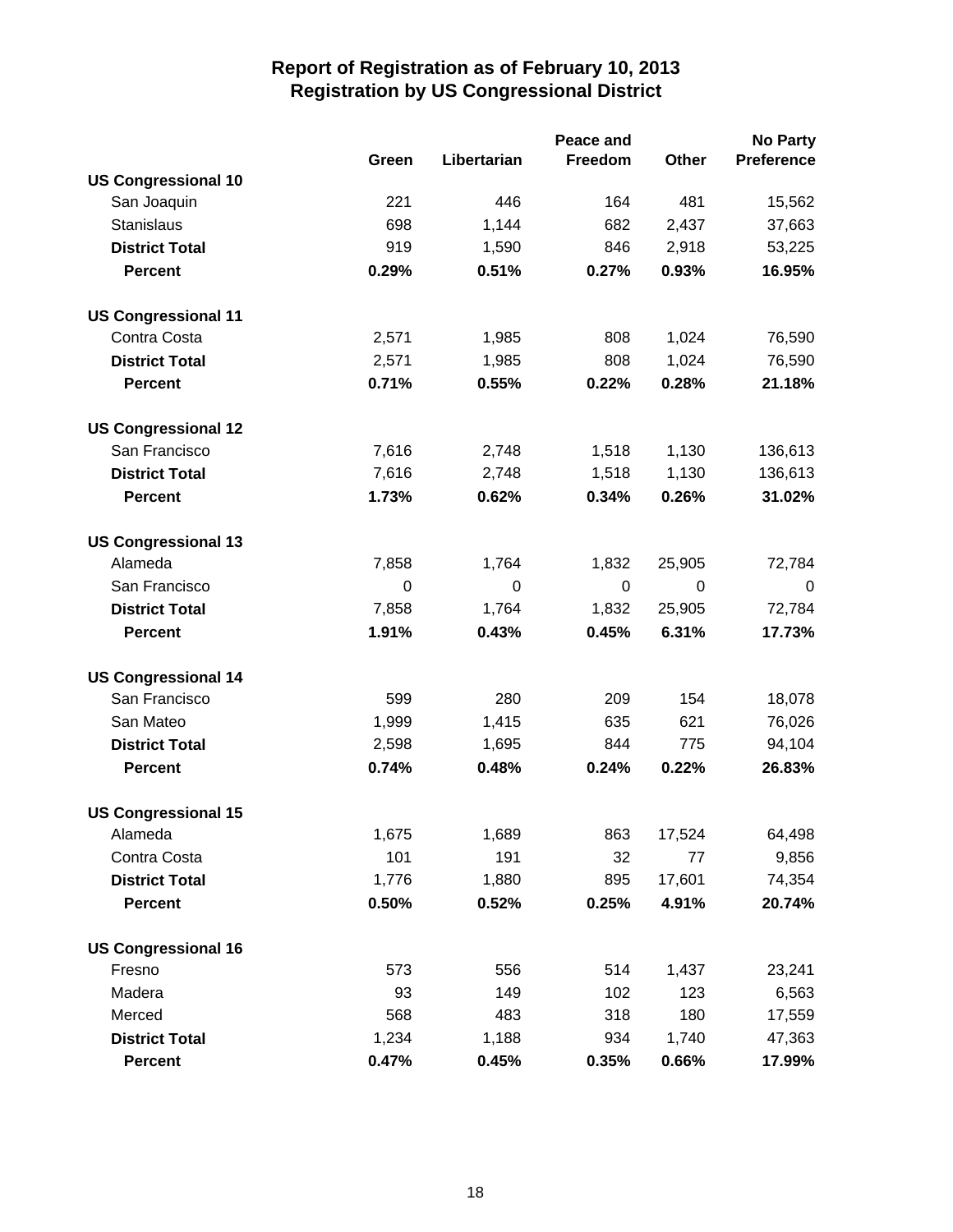|                            | <b>Total</b> |                   |            | American    | <b>Americans</b> |
|----------------------------|--------------|-------------------|------------|-------------|------------------|
|                            | Registered   | <b>Democratic</b> | Republican | Independent | <b>Elect</b>     |
| <b>US Congressional 17</b> |              |                   |            |             |                  |
| Alameda                    | 84,601       | 39,790            | 14,802     | 1,748       | 3                |
| Santa Clara                | 217,954      | 94,673            | 42,296     | 4,186       | 12               |
| <b>District Total</b>      | 302,555      | 134,463           | 57,098     | 5,934       | 15               |
| <b>Percent</b>             |              | 44.44%            | 18.87%     | 1.96%       | 0.00%            |
| <b>US Congressional 18</b> |              |                   |            |             |                  |
| San Mateo                  | 67,273       | 32,331            | 16,313     | 1,303       | 2                |
| Santa Clara                | 286,343      | 128,177           | 68,776     | 5,625       | 9                |
| Santa Cruz                 | 35,018       | 16,454            | 7,802      | 984         | 1                |
| <b>District Total</b>      | 388,634      | 176,962           | 92,891     | 7,912       | 12               |
| <b>Percent</b>             |              | 45.53%            | 23.90%     | 2.04%       | 0.00%            |
| <b>US Congressional 19</b> |              |                   |            |             |                  |
| Santa Clara                | 307,553      | 147,123           | 65,314     | 7,067       | 15               |
| <b>District Total</b>      | 307,553      | 147,123           | 65,314     | 7,067       | 15               |
| <b>Percent</b>             |              | 47.84%            | 21.24%     | 2.30%       | 0.00%            |
| <b>US Congressional 20</b> |              |                   |            |             |                  |
| Monterey                   | 168,245      | 87,040            | 40,721     | 3,927       | 12               |
| San Benito                 | 26,694       | 12,643            | 7,847      | 679         | $\mathbf{1}$     |
| Santa Clara                | 5,460        | 3,006             | 882        | 131         | $\mathbf 0$      |
| Santa Cruz                 | 123,226      | 69,358            | 18,249     | 2,715       | 3                |
| <b>District Total</b>      | 323,625      | 172,047           | 67,699     | 7,452       | 16               |
| <b>Percent</b>             |              | 53.16%            | 20.92%     | 2.30%       | 0.00%            |
| <b>US Congressional 21</b> |              |                   |            |             |                  |
| Fresno                     | 67,508       | 29,432            | 24,082     | 1,723       | 3                |
| Kern                       | 81,497       | 46,588            | 17,996     | 1,846       | 3                |
| Kings                      | 48,485       | 17,336            | 21,893     | 1,236       | $\overline{2}$   |
| Tulare                     | 6,243        | 2,751             | 2,120      | 178         | 1                |
| <b>District Total</b>      | 203,733      | 96,107            | 66,091     | 4,983       | 9                |
| <b>Percent</b>             |              | 47.17%            | 32.44%     | 2.45%       | 0.00%            |
| <b>US Congressional 22</b> |              |                   |            |             |                  |
| Fresno                     | 211,233      | 70,539            | 96,013     | 5,903       | 5                |
| Tulare                     | 108,886      | 36,619            | 48,173     | 3,574       | 11               |
| <b>District Total</b>      | 320,119      | 107,158           | 144,186    | 9,477       | 16               |
| <b>Percent</b>             |              | 33.47%            | 45.04%     | 2.96%       | 0.00%            |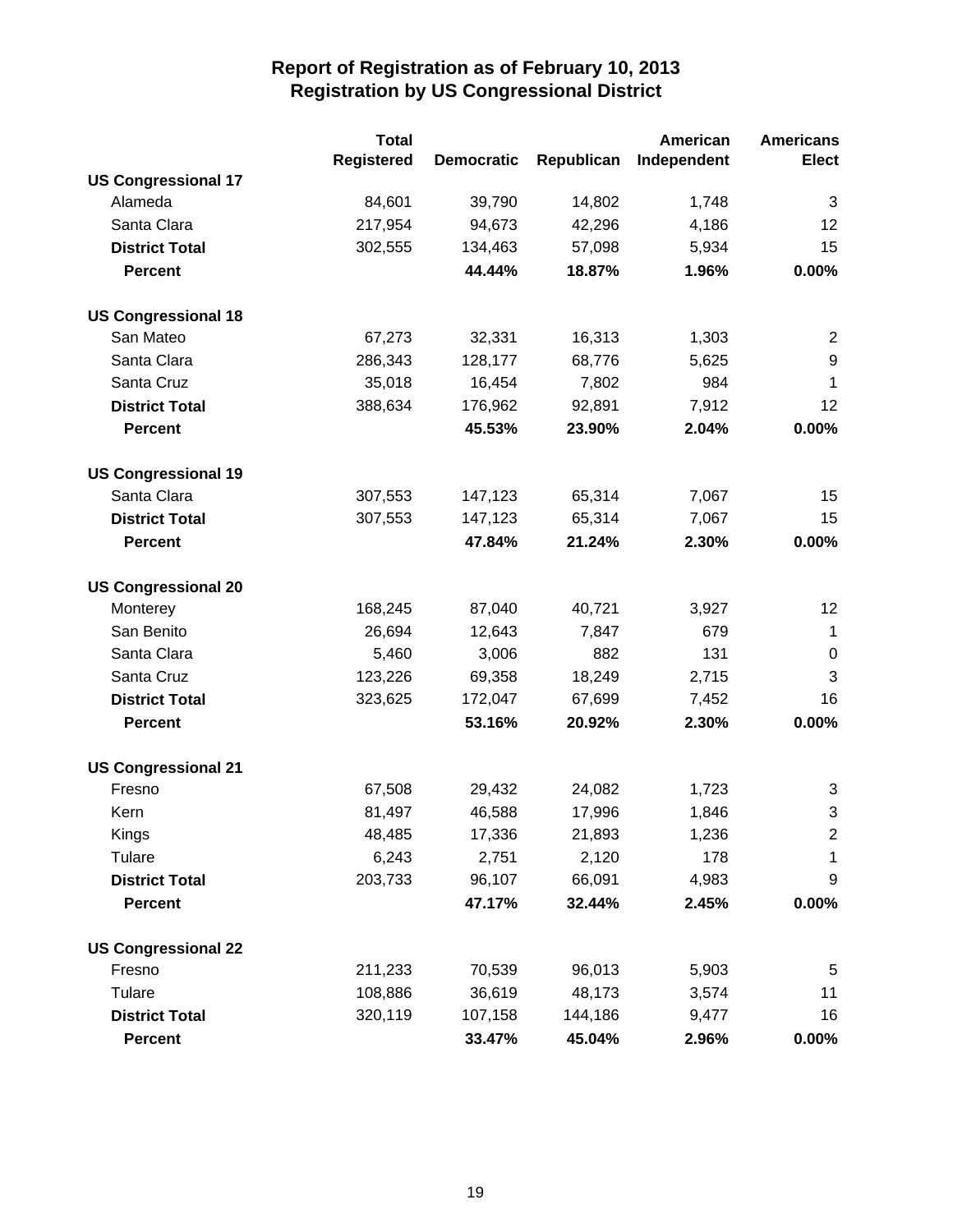|                            |       |             | Peace and |       | <b>No Party</b>   |
|----------------------------|-------|-------------|-----------|-------|-------------------|
|                            | Green | Libertarian | Freedom   | Other | <b>Preference</b> |
| <b>US Congressional 17</b> |       |             |           |       |                   |
| Alameda                    | 382   | 372         | 181       | 5,647 | 21,676            |
| Santa Clara                | 961   | 1,204       | 482       | 438   | 73,702            |
| <b>District Total</b>      | 1,343 | 1,576       | 663       | 6,085 | 95,378            |
| <b>Percent</b>             | 0.44% | 0.52%       | 0.22%     | 2.01% | 31.52%            |
| <b>US Congressional 18</b> |       |             |           |       |                   |
| San Mateo                  | 522   | 437         | 100       | 133   | 16,132            |
| Santa Clara                | 1,762 | 1,881       | 454       | 542   | 79,117            |
| Santa Cruz                 | 802   | 447         | 113       | 400   | 8,015             |
| <b>District Total</b>      | 3,086 | 2,765       | 667       | 1,075 | 103,264           |
| <b>Percent</b>             | 0.79% | 0.71%       | 0.17%     | 0.28% | 26.57%            |
| <b>US Congressional 19</b> |       |             |           |       |                   |
| Santa Clara                | 1,566 | 1,724       | 989       | 552   | 83,203            |
| <b>District Total</b>      | 1,566 | 1,724       | 989       | 552   | 83,203            |
| <b>Percent</b>             | 0.51% | 0.56%       | 0.32%     | 0.18% | 27.05%            |
| <b>US Congressional 20</b> |       |             |           |       |                   |
| Monterey                   | 1,129 | 852         | 392       | 241   | 33,931            |
| San Benito                 | 144   | 143         | 73        | 46    | 5,118             |
| Santa Clara                | 37    | 34          | 25        | 10    | 1,335             |
| Santa Cruz                 | 2,343 | 941         | 442       | 1,083 | 28,092            |
| <b>District Total</b>      | 3,653 | 1,970       | 932       | 1,380 | 68,476            |
| <b>Percent</b>             | 1.13% | 0.61%       | 0.29%     | 0.43% | 21.16%            |
| <b>US Congressional 21</b> |       |             |           |       |                   |
| Fresno                     | 155   | 267         | 183       | 682   | 10,981            |
| Kern                       | 119   | 268         | 309       | 105   | 14,263            |
| Kings                      | 94    | 214         | 86        | 161   | 7,463             |
| Tulare                     | 10    | 28          | 23        | 9     | 1,123             |
| <b>District Total</b>      | 378   | 777         | 601       | 957   | 33,830            |
| <b>Percent</b>             | 0.19% | 0.38%       | 0.29%     | 0.47% | 16.61%            |
| <b>US Congressional 22</b> |       |             |           |       |                   |
| Fresno                     | 820   | 1,049       | 388       | 2,539 | 33,977            |
| Tulare                     | 349   | 554         | 316       | 177   | 19,113            |
| <b>District Total</b>      | 1,169 | 1,603       | 704       | 2,716 | 53,090            |
| <b>Percent</b>             | 0.37% | 0.50%       | 0.22%     | 0.85% | 16.58%            |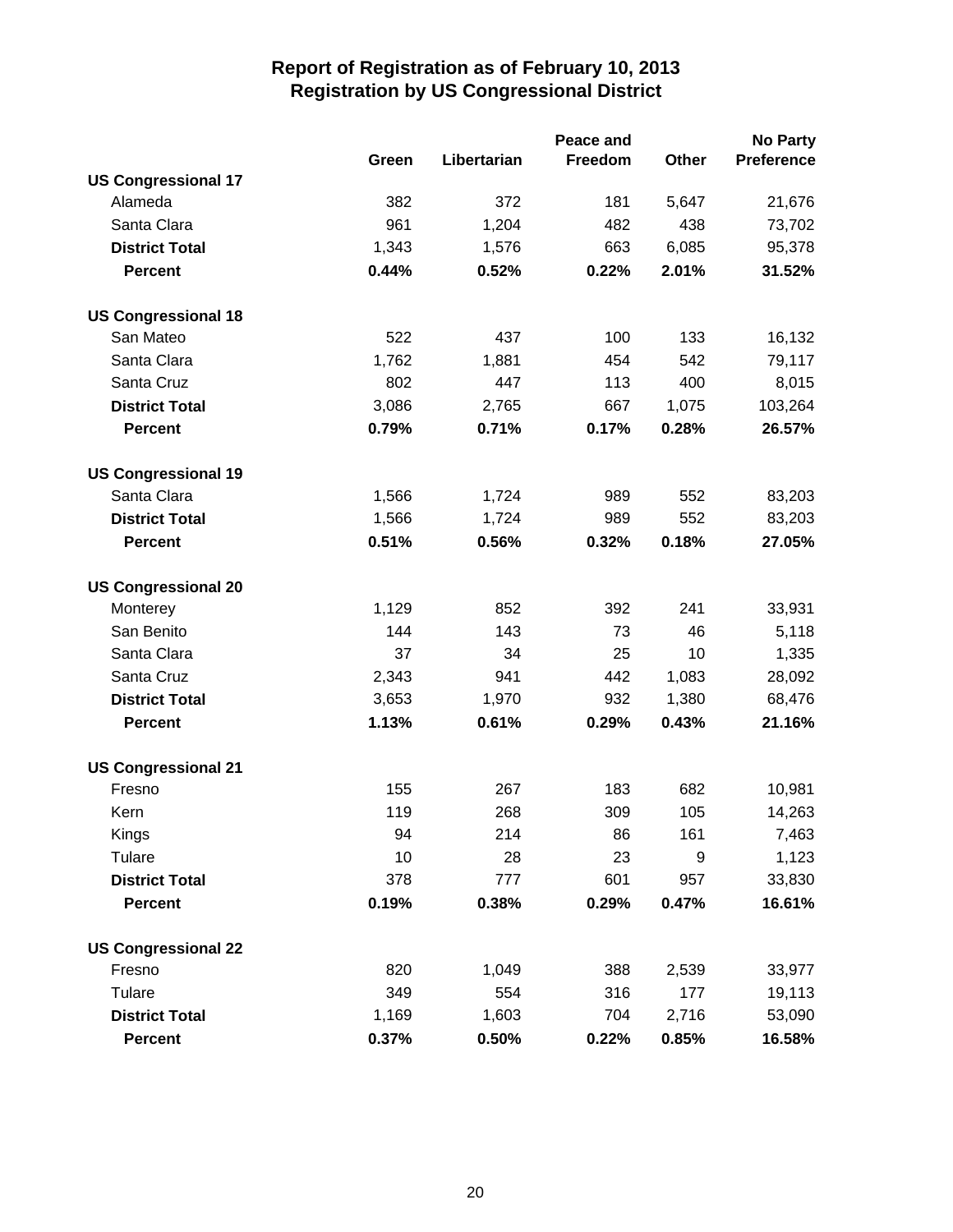|                            | <b>Total</b>      |                   |            | American    | <b>Americans</b> |
|----------------------------|-------------------|-------------------|------------|-------------|------------------|
|                            | <b>Registered</b> | <b>Democratic</b> | Republican | Independent | <b>Elect</b>     |
| <b>US Congressional 23</b> |                   |                   |            |             |                  |
| Kern                       | 251,214           | 71,948            | 118,670    | 9,091       | 9                |
| Los Angeles                | 40,222            | 13,791            | 16,688     | 1,578       | 5                |
| Tulare                     | 29,734            | 9,813             | 13,043     | 1,074       | 1                |
| <b>District Total</b>      | 321,170           | 95,552            | 148,401    | 11,743      | 15               |
| <b>Percent</b>             |                   | 29.75%            | 46.21%     | 3.66%       | 0.00%            |
| <b>US Congressional 24</b> |                   |                   |            |             |                  |
| San Luis Obispo            | 156,516           | 52,937            | 61,640     | 4,303       | 4                |
| Santa Barbara              | 197,675           | 81,778            | 60,811     | 5,053       | 5                |
| Ventura                    | 5,944             | 2,595             | 1,540      | 188         | $\boldsymbol{0}$ |
| <b>District Total</b>      | 360,135           | 137,310           | 123,991    | 9,544       | 9                |
| <b>Percent</b>             |                   | 38.13%            | 34.43%     | 2.65%       | 0.00%            |
| <b>US Congressional 25</b> |                   |                   |            |             |                  |
| Los Angeles                | 290,979           | 107,076           | 109,767    | 9,684       | 58               |
| Ventura                    | 68,102            | 20,457            | 30,627     | 1,897       | 3                |
| <b>District Total</b>      | 359,081           | 127,533           | 140,394    | 11,581      | 61               |
| <b>Percent</b>             |                   | 35.52%            | 39.10%     | 3.23%       | 0.02%            |
| <b>US Congressional 26</b> |                   |                   |            |             |                  |
| Los Angeles                | 6,398             | 2,044             | 2,693      | 159         | 0                |
| Ventura                    | 355,720           | 142,915           | 122,479    | 8,960       | 10               |
| <b>District Total</b>      | 362,118           | 144,959           | 125,172    | 9,119       | 10               |
| <b>Percent</b>             |                   | 40.03%            | 34.57%     | 2.52%       | 0.00%            |
| <b>US Congressional 27</b> |                   |                   |            |             |                  |
| Los Angeles                | 358,279           | 154,021           | 94,039     | 7,189       | 23               |
| San Bernardino             | 22,576            | 6,710             | 10,864     | 621         | $\overline{2}$   |
| <b>District Total</b>      | 380,855           | 160,731           | 104,903    | 7,810       | 25               |
| <b>Percent</b>             |                   | 42.20%            | 27.54%     | 2.05%       | 0.01%            |
| <b>US Congressional 28</b> |                   |                   |            |             |                  |
| Los Angeles                | 399,528           | 190,430           | 86,087     | 9,025       | 107              |
| <b>District Total</b>      | 399,528           | 190,430           | 86,087     | 9,025       | 107              |
| <b>Percent</b>             |                   | 47.66%            | 21.55%     | 2.26%       | 0.03%            |
| <b>US Congressional 29</b> |                   |                   |            |             |                  |
| Los Angeles                | 270,946           | 148,068           | 42,057     | 6,240       | 981              |
| <b>District Total</b>      | 270,946           | 148,068           | 42,057     | 6,240       | 981              |
| <b>Percent</b>             |                   | 54.65%            | 15.52%     | 2.30%       | 0.36%            |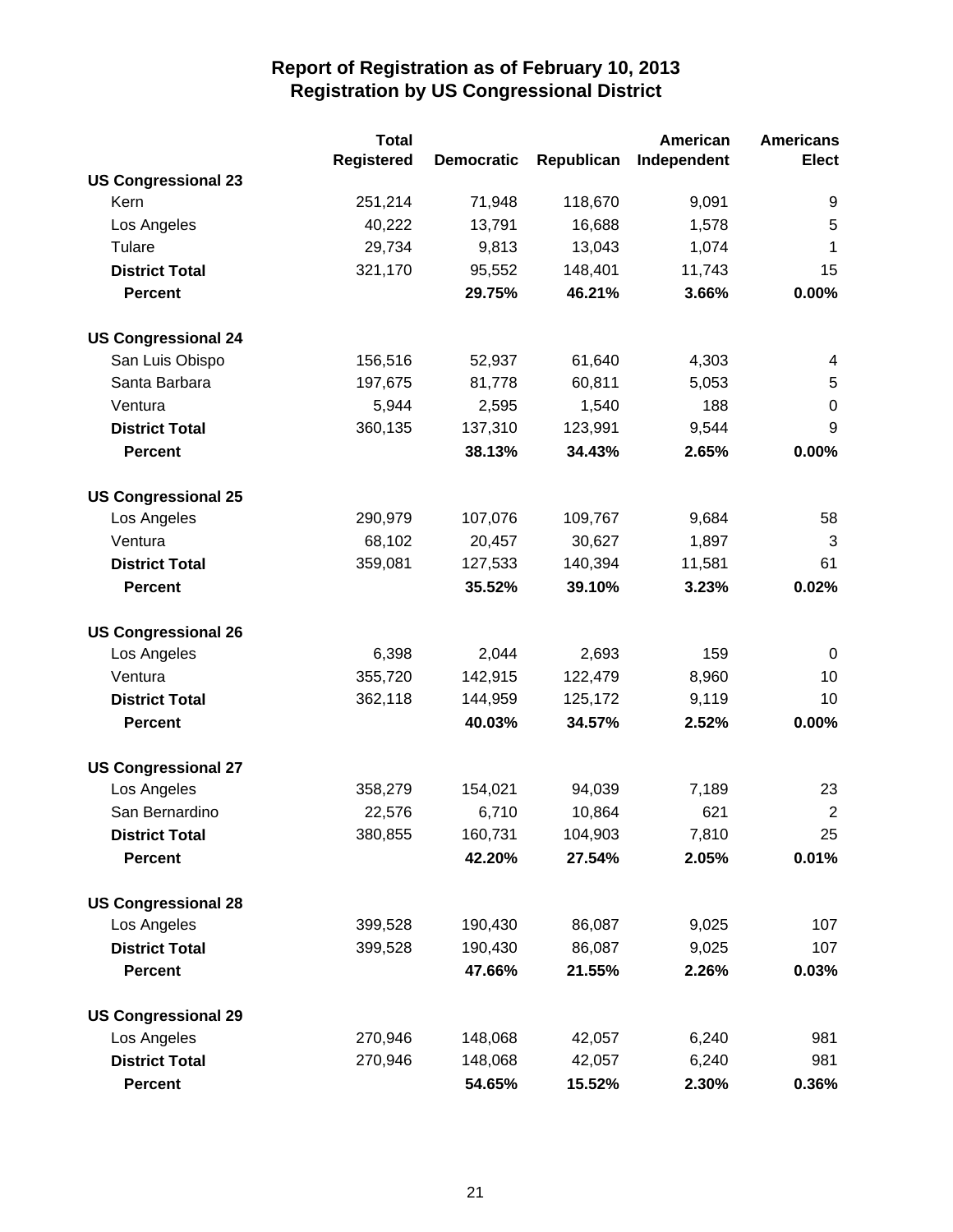|                            |       |             | Peace and      |              | <b>No Party</b>   |
|----------------------------|-------|-------------|----------------|--------------|-------------------|
|                            | Green | Libertarian | <b>Freedom</b> | <b>Other</b> | <b>Preference</b> |
| <b>US Congressional 23</b> |       |             |                |              |                   |
| Kern                       | 712   | 1,679       | 617            | 269          | 48,219            |
| Los Angeles                | 117   | 213         | 128            | 2,020        | 5,682             |
| Tulare                     | 115   | 155         | 115            | 79           | 5,339             |
| <b>District Total</b>      | 944   | 2,047       | 860            | 2,368        | 59,240            |
| <b>Percent</b>             | 0.29% | 0.64%       | 0.27%          | 0.74%        | 18.45%            |
| <b>US Congressional 24</b> |       |             |                |              |                   |
| San Luis Obispo            | 1,394 | 1,303       | 327            | 1,846        | 32,762            |
| Santa Barbara              | 1,480 | 1,339       | 427            | 2,046        | 44,736            |
| Ventura                    | 86    | 62          | 19             | 109          | 1,345             |
| <b>District Total</b>      | 2,960 | 2,704       | 773            | 4,001        | 78,843            |
| <b>Percent</b>             | 0.82% | 0.75%       | 0.21%          | 1.11%        | 21.89%            |
| <b>US Congressional 25</b> |       |             |                |              |                   |
| Los Angeles                | 995   | 1,743       | 799            | 14,140       | 46,717            |
| Ventura                    | 284   | 500         | 120            | 880          | 13,334            |
| <b>District Total</b>      | 1,279 | 2,243       | 919            | 15,020       | 60,051            |
| <b>Percent</b>             | 0.36% | 0.62%       | 0.26%          | 4.18%        | 16.72%            |
| <b>US Congressional 26</b> |       |             |                |              |                   |
| Los Angeles                | 26    | 42          | 12             | 344          | 1,078             |
| Ventura                    | 1,951 | 2,131       | 783            | 4,726        | 71,765            |
| <b>District Total</b>      | 1,977 | 2,173       | 795            | 5,070        | 72,843            |
| <b>Percent</b>             | 0.55% | 0.60%       | 0.22%          | 1.40%        | 20.12%            |
| <b>US Congressional 27</b> |       |             |                |              |                   |
| Los Angeles                | 1,947 | 1,818       | 1,740          | 18,443       | 79,059            |
| San Bernardino             | 86    | 119         | 46             | 37           | 4,091             |
| <b>District Total</b>      | 2,033 | 1,937       | 1,786          | 18,480       | 83,150            |
| <b>Percent</b>             | 0.53% | 0.51%       | 0.47%          | 4.85%        | 21.83%            |
| <b>US Congressional 28</b> |       |             |                |              |                   |
| Los Angeles                | 2,884 | 2,737       | 1,654          | 25,716       | 80,888            |
| <b>District Total</b>      | 2,884 | 2,737       | 1,654          | 25,716       | 80,888            |
| <b>Percent</b>             | 0.72% | 0.69%       | 0.41%          | 6.44%        | 20.25%            |
| <b>US Congressional 29</b> |       |             |                |              |                   |
| Los Angeles                | 1,593 | 1,490       | 1,687          | 16,803       | 52,027            |
| <b>District Total</b>      | 1,593 | 1,490       | 1,687          | 16,803       | 52,027            |
| <b>Percent</b>             | 0.59% | 0.55%       | 0.62%          | 6.20%        | 19.20%            |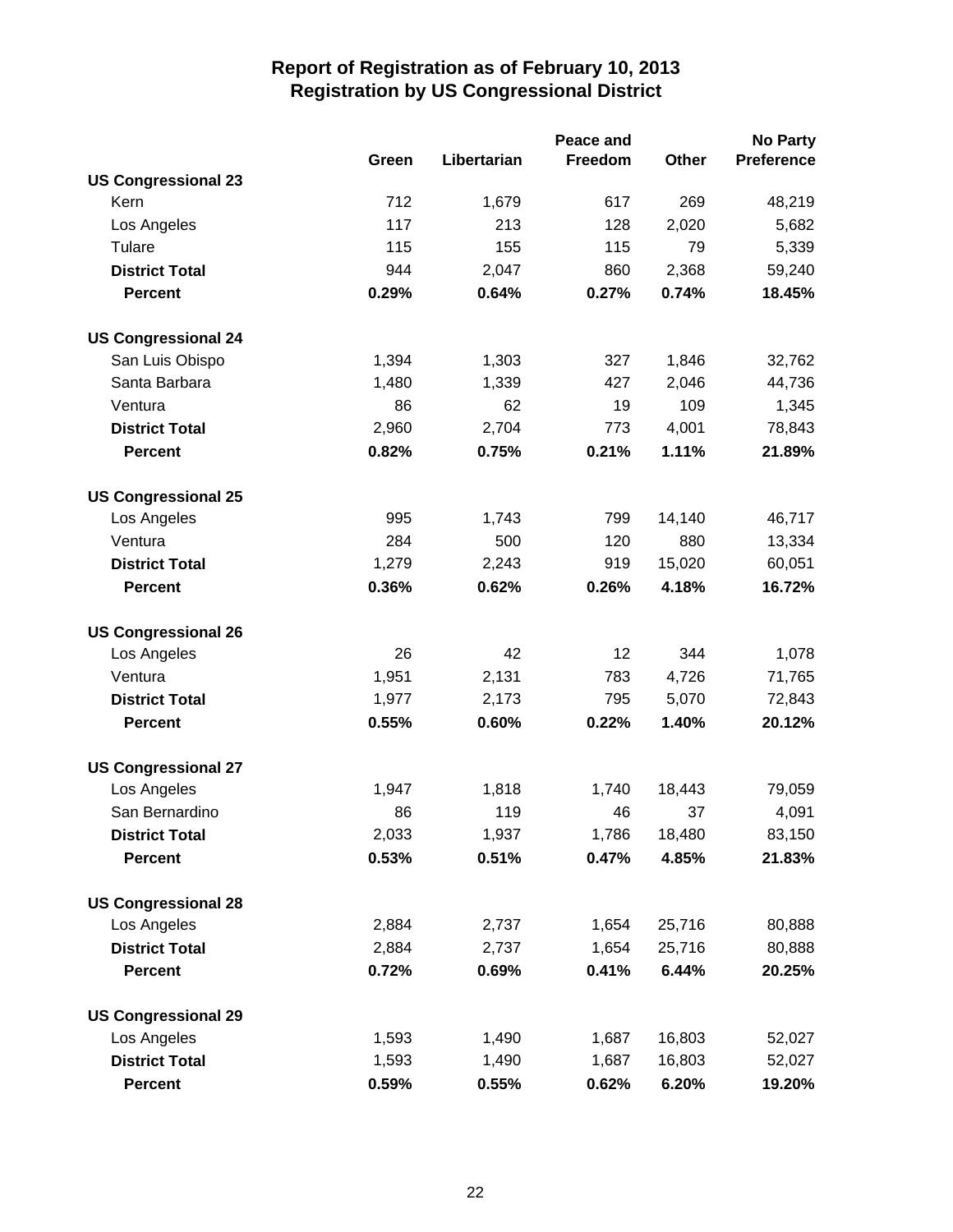|                            | <b>Total</b>      |                   |            | American    | <b>Americans</b> |
|----------------------------|-------------------|-------------------|------------|-------------|------------------|
|                            | <b>Registered</b> | <b>Democratic</b> | Republican | Independent | <b>Elect</b>     |
| <b>US Congressional 30</b> |                   |                   |            |             |                  |
| Los Angeles                | 407,279           | 200,547           | 98,293     | 9,563       | 134              |
| Ventura                    | 1,388             | 495               | 534        | 27          | 0                |
| <b>District Total</b>      | 408,667           | 201,042           | 98,827     | 9,590       | 134              |
| <b>Percent</b>             |                   | 49.19%            | 24.18%     | 2.35%       | 0.03%            |
| <b>US Congressional 31</b> |                   |                   |            |             |                  |
| San Bernardino             | 313,779           | 129,335           | 106,883    | 10,163      | 22               |
| <b>District Total</b>      | 313,779           | 129,335           | 106,883    | 10,163      | 22               |
| <b>Percent</b>             |                   | 41.22%            | 34.06%     | 3.24%       | 0.01%            |
| <b>US Congressional 32</b> |                   |                   |            |             |                  |
| Los Angeles                | 323,047           | 151,870           | 84,439     | 7,774       | 121              |
| <b>District Total</b>      | 323,047           | 151,870           | 84,439     | 7,774       | 121              |
| <b>Percent</b>             |                   | 47.01%            | 26.14%     | 2.41%       | 0.04%            |
| <b>US Congressional 33</b> |                   |                   |            |             |                  |
| Los Angeles                | 475,787           | 208,651           | 130,135    | 10,779      | 37               |
| <b>District Total</b>      | 475,787           | 208,651           | 130,135    | 10,779      | 37               |
| <b>Percent</b>             |                   | 43.85%            | 27.35%     | 2.27%       | 0.01%            |
| <b>US Congressional 34</b> |                   |                   |            |             |                  |
| Los Angeles                | 257,751           | 148,686           | 30,961     | 4,904       | 114              |
| <b>District Total</b>      | 257,751           | 148,686           | 30,961     | 4,904       | 114              |
| <b>Percent</b>             |                   | 57.69%            | 12.01%     | 1.90%       | 0.04%            |
| <b>US Congressional 35</b> |                   |                   |            |             |                  |
| Los Angeles                | 58,603            | 30,537            | 11,857     | 1,315       | 11               |
| San Bernardino             | 202,381           | 95,435            | 55,262     | 5,579       | 27               |
| <b>District Total</b>      | 260,984           | 125,972           | 67,119     | 6,894       | 38               |
| <b>Percent</b>             |                   | 48.27%            | 25.72%     | 2.64%       | 0.01%            |
| <b>US Congressional 36</b> |                   |                   |            |             |                  |
| Riverside                  | 290,264           | 113,570           | 112,389    | 8,940       | 11               |
| <b>District Total</b>      | 290,264           | 113,570           | 112,389    | 8,940       | 11               |
| <b>Percent</b>             |                   | 39.13%            | 38.72%     | 3.08%       | 0.00%            |
| <b>US Congressional 37</b> |                   |                   |            |             |                  |
| Los Angeles                | 390,659           | 251,641           | 39,650     | 7,514       | 127              |
| <b>District Total</b>      | 390,659           | 251,641           | 39,650     | 7,514       | 127              |
| <b>Percent</b>             |                   | 64.41%            | 10.15%     | 1.92%       | 0.03%            |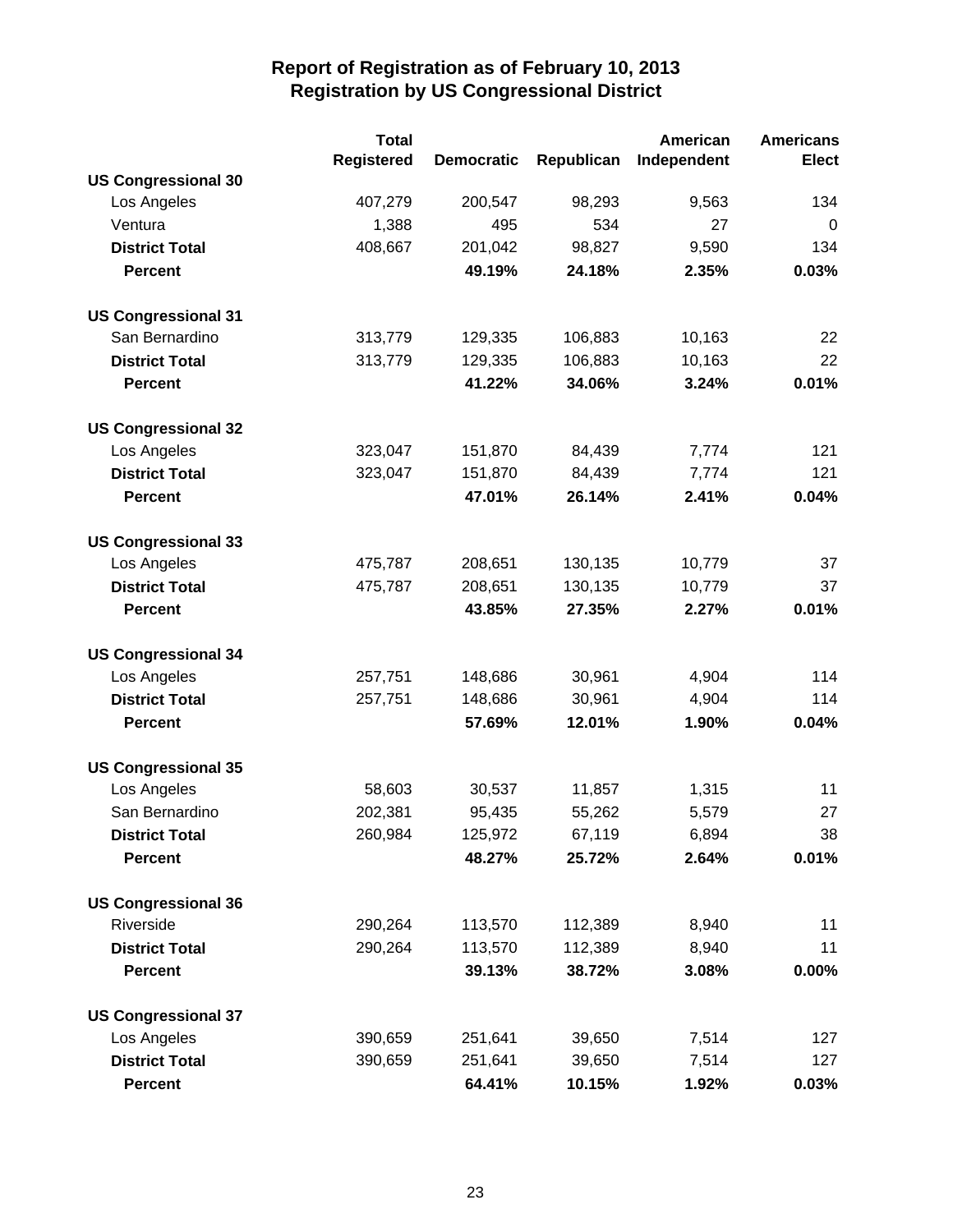|                            |       |                | Peace and |        | <b>No Party</b>   |
|----------------------------|-------|----------------|-----------|--------|-------------------|
|                            | Green | Libertarian    | Freedom   | Other  | <b>Preference</b> |
| <b>US Congressional 30</b> |       |                |           |        |                   |
| Los Angeles                | 2,239 | 2,523          | 1,396     | 21,688 | 70,896            |
| Ventura                    | 3     | $\overline{7}$ | 4         | 18     | 300               |
| <b>District Total</b>      | 2,242 | 2,530          | 1,400     | 21,706 | 71,196            |
| <b>Percent</b>             | 0.55% | 0.62%          | 0.34%     | 5.31%  | 17.42%            |
| <b>US Congressional 31</b> |       |                |           |        |                   |
| San Bernardino             | 1,141 | 1,670          | 1,130     | 633    | 62,802            |
| <b>District Total</b>      | 1,141 | 1,670          | 1,130     | 633    | 62,802            |
| <b>Percent</b>             | 0.36% | 0.53%          | 0.36%     | 0.20%  | 20.01%            |
| <b>US Congressional 32</b> |       |                |           |        |                   |
| Los Angeles                | 1,184 | 1,593          | 2,012     | 14,364 | 59,690            |
| <b>District Total</b>      | 1,184 | 1,593          | 2,012     | 14,364 | 59,690            |
| <b>Percent</b>             | 0.37% | 0.49%          | 0.62%     | 4.45%  | 18.48%            |
| <b>US Congressional 33</b> |       |                |           |        |                   |
| Los Angeles                | 2,960 | 3,175          | 1,205     | 28,725 | 90,120            |
| <b>District Total</b>      | 2,960 | 3,175          | 1,205     | 28,725 | 90,120            |
| <b>Percent</b>             | 0.62% | 0.67%          | 0.25%     | 6.04%  | 18.94%            |
| <b>US Congressional 34</b> |       |                |           |        |                   |
| Los Angeles                | 1,971 | 1,337          | 2,173     | 16,852 | 50,753            |
| <b>District Total</b>      | 1,971 | 1,337          | 2,173     | 16,852 | 50,753            |
| <b>Percent</b>             | 0.76% | 0.52%          | 0.84%     | 6.54%  | 19.69%            |
| <b>US Congressional 35</b> |       |                |           |        |                   |
| Los Angeles                | 264   | 279            | 672       | 3,383  | 10,285            |
| San Bernardino             | 670   | 1,021          | 990       | 359    | 43,038            |
| <b>District Total</b>      | 934   | 1,300          | 1,662     | 3,742  | 53,323            |
| <b>Percent</b>             | 0.36% | 0.50%          | 0.64%     | 1.43%  | 20.43%            |
| <b>US Congressional 36</b> |       |                |           |        |                   |
| Riverside                  | 766   | 1,431          | 662       | 2,297  | 50,198            |
| <b>District Total</b>      | 766   | 1,431          | 662       | 2,297  | 50,198            |
| <b>Percent</b>             | 0.26% | 0.49%          | 0.23%     | 0.79%  | 17.29%            |
| <b>US Congressional 37</b> |       |                |           |        |                   |
| Los Angeles                | 2,178 | 1,701          | 1,825     | 23,091 | 62,932            |
| <b>District Total</b>      | 2,178 | 1,701          | 1,825     | 23,091 | 62,932            |
| Percent                    | 0.56% | 0.44%          | 0.47%     | 5.91%  | 16.11%            |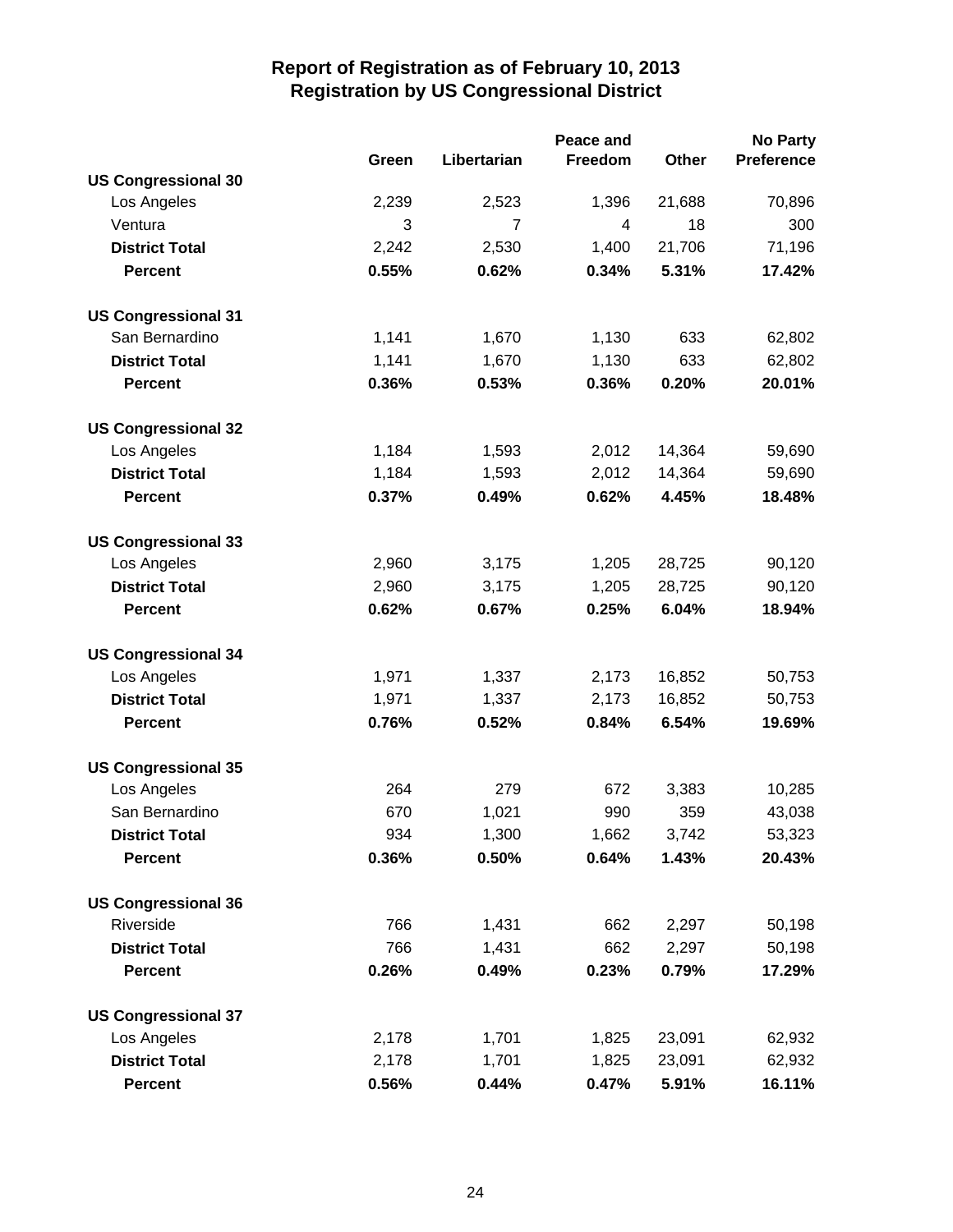|                            | <b>Total</b>      |                   |            | <b>American</b> | <b>Americans</b> |
|----------------------------|-------------------|-------------------|------------|-----------------|------------------|
|                            | <b>Registered</b> | <b>Democratic</b> | Republican | Independent     | <b>Elect</b>     |
| <b>US Congressional 38</b> |                   |                   |            |                 |                  |
| Los Angeles                | 349,366           | 173,575           | 88,216     | 7,579           | 192              |
| Orange                     | 7,665             | 2,754             | 2,891      | 172             | 0                |
| <b>District Total</b>      | 357,031           | 176,329           | 91,107     | 7,751           | 192              |
| <b>Percent</b>             |                   | 49.39%            | 25.52%     | 2.17%           | 0.05%            |
| <b>US Congressional 39</b> |                   |                   |            |                 |                  |
| Los Angeles                | 107,466           | 38,577            | 31,907     | 2,242           | 8                |
| Orange                     | 206,366           | 63,757            | 90,283     | 5,263           | 21               |
| San Bernardino             | 39,638            | 12,621            | 16,113     | 1,124           | 5                |
| <b>District Total</b>      | 353,470           | 114,955           | 138,303    | 8,629           | 34               |
| <b>Percent</b>             |                   | 32.52%            | 39.13%     | 2.44%           | 0.01%            |
| <b>US Congressional 40</b> |                   |                   |            |                 |                  |
| Los Angeles                | 242,247           | 147,916           | 33,911     | 4,478           | 198              |
| <b>District Total</b>      | 242,247           | 147,916           | 33,911     | 4,478           | 198              |
| <b>Percent</b>             |                   | 61.06%            | 14.00%     | 1.85%           | 0.08%            |
| <b>US Congressional 41</b> |                   |                   |            |                 |                  |
| Riverside                  | 289,535           | 123,635           | 105,446    | 6,981           | 22               |
| <b>District Total</b>      | 289,535           | 123,635           | 105,446    | 6,981           | 22               |
| <b>Percent</b>             |                   | 42.70%            | 36.42%     | 2.41%           | 0.01%            |
| <b>US Congressional 42</b> |                   |                   |            |                 |                  |
| Riverside                  | 316,110           | 94,266            | 141,786    | 10,410          | 19               |
| <b>District Total</b>      | 316,110           | 94,266            | 141,786    | 10,410          | 19               |
| <b>Percent</b>             |                   | 29.82%            | 44.85%     | 3.29%           | 0.01%            |
| <b>US Congressional 43</b> |                   |                   |            |                 |                  |
| Los Angeles                | 342,658           | 205,068           | 55,795     | 6,998           | 114              |
| <b>District Total</b>      | 342,658           | 205,068           | 55,795     | 6,998           | 114              |
| <b>Percent</b>             |                   | 59.85%            | 16.28%     | 2.04%           | 0.03%            |
| <b>US Congressional 44</b> |                   |                   |            |                 |                  |
| Los Angeles                | 309,678           | 197,952           | 37,690     | 5,980           | 235              |
| <b>District Total</b>      | 309,678           | 197,952           | 37,690     | 5,980           | 235              |
| <b>Percent</b>             |                   | 63.92%            | 12.17%     | 1.93%           | 0.08%            |
| <b>US Congressional 45</b> |                   |                   |            |                 |                  |
| Orange                     | 374,771           | 105,928           | 166,177    | 9,664           | 29               |
| <b>District Total</b>      | 374,771           | 105,928           | 166,177    | 9,664           | 29               |
| <b>Percent</b>             |                   | 28.26%            | 44.34%     | 2.58%           | 0.01%            |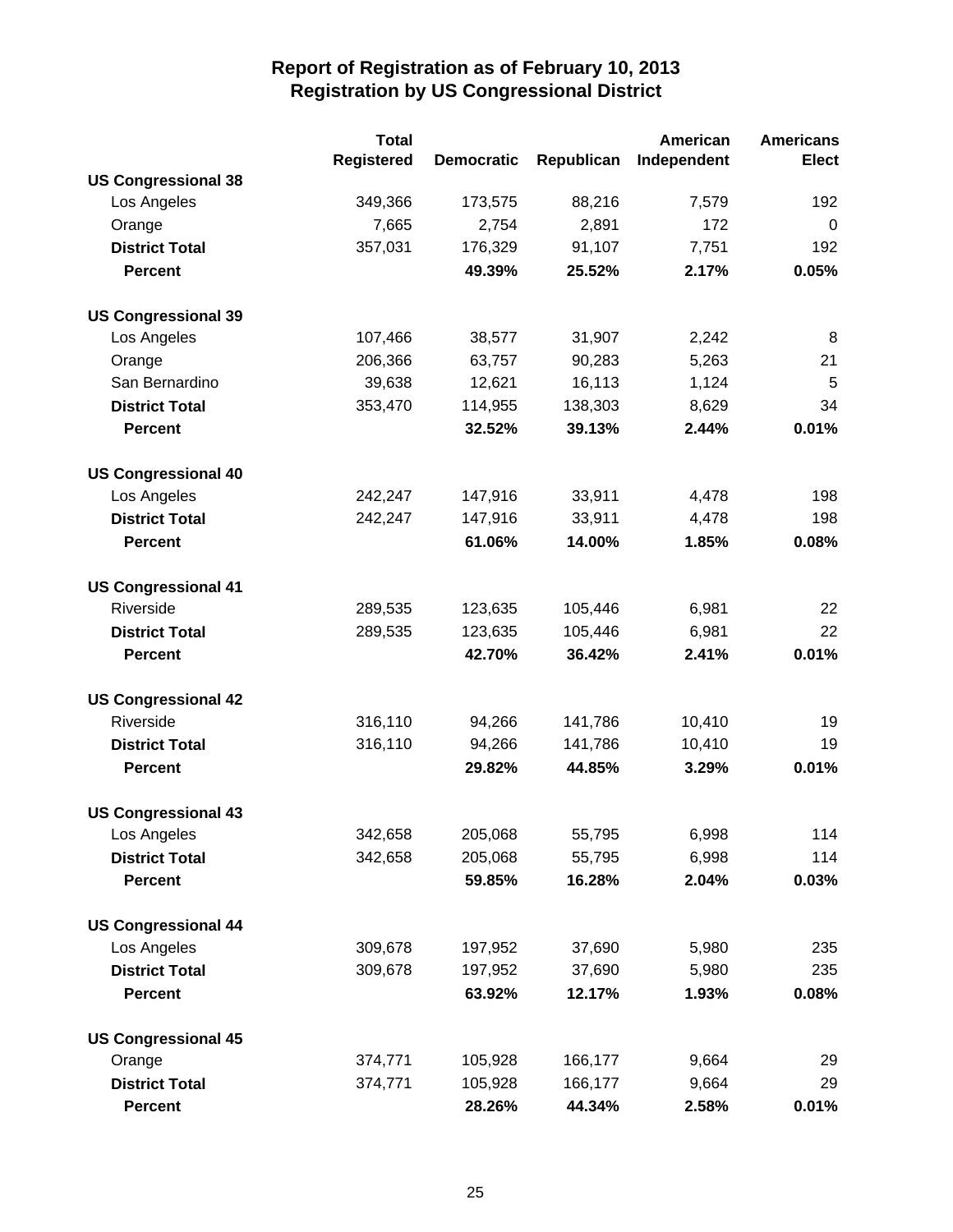|                            |       | <b>No Party</b> |         |        |                   |
|----------------------------|-------|-----------------|---------|--------|-------------------|
|                            | Green | Libertarian     | Freedom | Other  | <b>Preference</b> |
| <b>US Congressional 38</b> |       |                 |         |        |                   |
| Los Angeles                | 1,222 | 1,585           | 2,037   | 14,422 | 60,538            |
| Orange                     | 11    | 41              | 19      | 19     | 1,758             |
| <b>District Total</b>      | 1,233 | 1,626           | 2,056   | 14,441 | 62,296            |
| <b>Percent</b>             | 0.35% | 0.46%           | 0.58%   | 4.04%  | 17.45%            |
| <b>US Congressional 39</b> |       |                 |         |        |                   |
| Los Angeles                | 337   | 454             | 430     | 5,537  | 27,974            |
| Orange                     | 774   | 1,502           | 459     | 713    | 43,594            |
| San Bernardino             | 108   | 216             | 101     | 72     | 9,278             |
| <b>District Total</b>      | 1,219 | 2,172           | 990     | 6,322  | 80,846            |
| <b>Percent</b>             | 0.34% | 0.61%           | 0.28%   | 1.79%  | 22.87%            |
| <b>US Congressional 40</b> |       |                 |         |        |                   |
| Los Angeles                | 771   | 1,011           | 2,225   | 11,386 | 40,351            |
| <b>District Total</b>      | 771   | 1,011           | 2,225   | 11,386 | 40,351            |
| <b>Percent</b>             | 0.32% | 0.42%           | 0.92%   | 4.70%  | 16.66%            |
| <b>US Congressional 41</b> |       |                 |         |        |                   |
| Riverside                  | 913   | 1,484           | 875     | 2,152  | 48,027            |
| <b>District Total</b>      | 913   | 1,484           | 875     | 2,152  | 48,027            |
| <b>Percent</b>             | 0.32% | 0.51%           | 0.30%   | 0.74%  | 16.59%            |
| <b>US Congressional 42</b> |       |                 |         |        |                   |
| Riverside                  | 879   | 1,975           | 727     | 2,680  | 63,368            |
| <b>District Total</b>      | 879   | 1,975           | 727     | 2,680  | 63,368            |
| <b>Percent</b>             | 0.28% | 0.62%           | 0.23%   | 0.85%  | 20.05%            |
| <b>US Congressional 43</b> |       |                 |         |        |                   |
| Los Angeles                | 1,206 | 1,405           | 1,647   | 16,090 | 54,335            |
| <b>District Total</b>      | 1,206 | 1,405           | 1,647   | 16,090 | 54,335            |
| <b>Percent</b>             | 0.35% | 0.41%           | 0.48%   | 4.70%  | 15.86%            |
| <b>US Congressional 44</b> |       |                 |         |        |                   |
| Los Angeles                | 1,067 | 1,103           | 2,240   | 14,352 | 49,059            |
| <b>District Total</b>      | 1,067 | 1,103           | 2,240   | 14,352 | 49,059            |
| <b>Percent</b>             | 0.34% | 0.36%           | 0.72%   | 4.63%  | 15.84%            |
| <b>US Congressional 45</b> |       |                 |         |        |                   |
| Orange                     | 1,365 | 2,851           | 693     | 1,089  | 86,975            |
| <b>District Total</b>      | 1,365 | 2,851           | 693     | 1,089  | 86,975            |
| <b>Percent</b>             | 0.36% | 0.76%           | 0.18%   | 0.29%  | 23.21%            |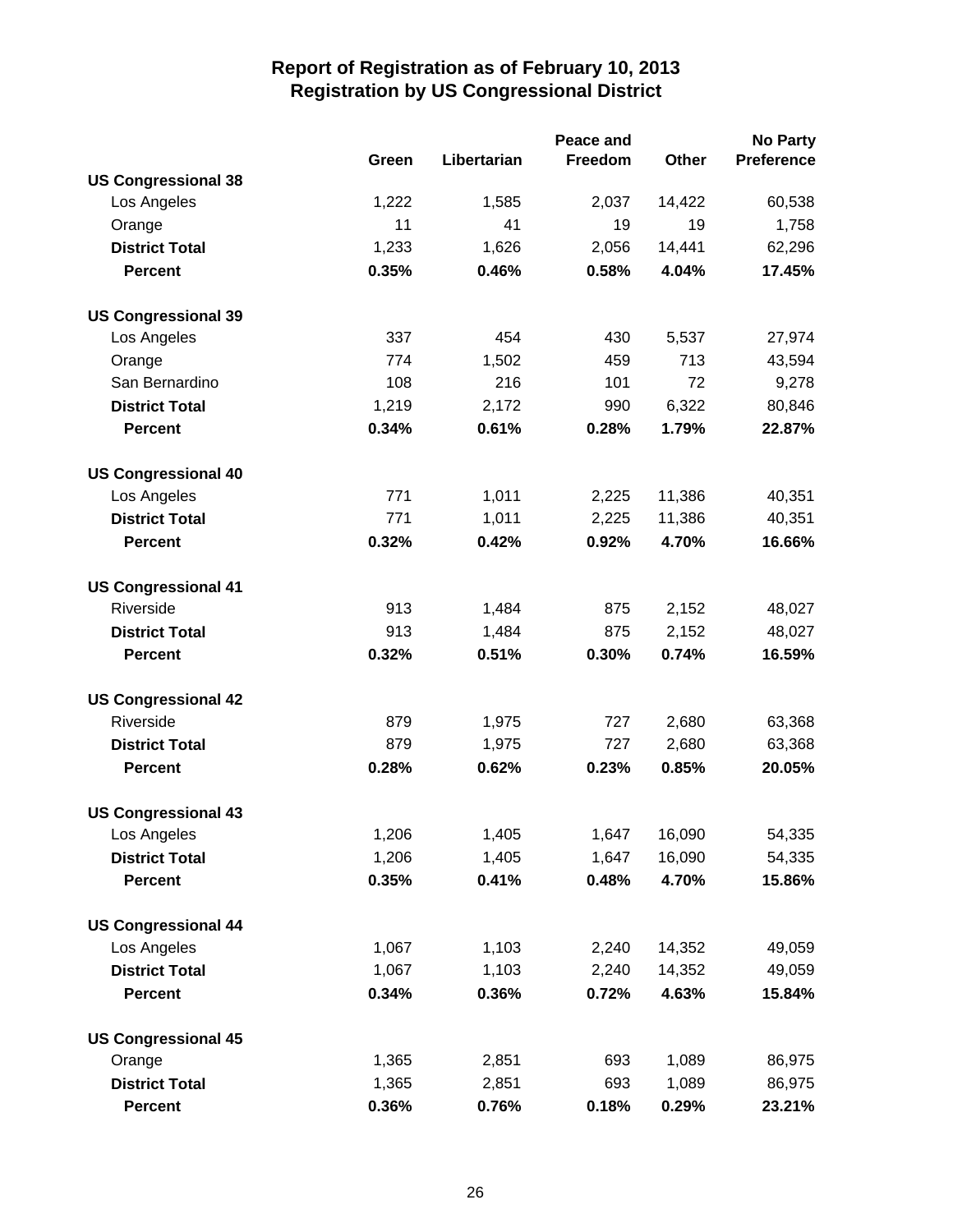|                            | <b>Total</b>      |                   |            | American    | <b>Americans</b> |
|----------------------------|-------------------|-------------------|------------|-------------|------------------|
|                            | <b>Registered</b> | <b>Democratic</b> | Republican | Independent | <b>Elect</b>     |
| <b>US Congressional 46</b> |                   |                   |            |             |                  |
| Orange                     | 214,443           | 97,803            | 61,411     | 4,848       | 86               |
| <b>District Total</b>      | 214,443           | 97,803            | 61,411     | 4,848       | 86               |
| <b>Percent</b>             |                   | 45.61%            | 28.64%     | 2.26%       | 0.04%            |
| <b>US Congressional 47</b> |                   |                   |            |             |                  |
| Los Angeles                | 234,510           | 116,029           | 54,322     | 6,054       | 118              |
| Orange                     | 124,458           | 42,390            | 48,515     | 3,153       | 32               |
| <b>District Total</b>      | 358,968           | 158,419           | 102,837    | 9,207       | 150              |
| <b>Percent</b>             |                   | 44.13%            | 28.65%     | 2.56%       | 0.04%            |
| <b>US Congressional 48</b> |                   |                   |            |             |                  |
| Orange                     | 379,123           | 108,007           | 169,515    | 10,850      | 61               |
| <b>District Total</b>      | 379,123           | 108,007           | 169,515    | 10,850      | 61               |
| <b>Percent</b>             |                   | 28.49%            | 44.71%     | 2.86%       | 0.02%            |
| <b>US Congressional 49</b> |                   |                   |            |             |                  |
| Orange                     | 90,839            | 22,239            | 44,833     | 3,014       | 15               |
| San Diego                  | 277,065           | 84,282            | 107,221    | 9,663       | 21               |
| <b>District Total</b>      | 367,904           | 106,521           | 152,054    | 12,677      | 36               |
| <b>Percent</b>             |                   | 28.95%            | 41.33%     | 3.45%       | 0.01%            |
| <b>US Congressional 50</b> |                   |                   |            |             |                  |
| Riverside                  | 38,047            | 9,461             | 18,153     | 1,482       | 1                |
| San Diego                  | 316,434           | 82,665            | 144,963    | 12,245      | 18               |
| <b>District Total</b>      | 354,481           | 92,126            | 163,116    | 13,727      | 19               |
| <b>Percent</b>             |                   | 25.99%            | 46.02%     | 3.87%       | 0.01%            |
| <b>US Congressional 51</b> |                   |                   |            |             |                  |
| Imperial                   | 60,690            | 30,599            | 14,413     | 1,402       | 8                |
| San Diego                  | 199,367           | 97,785            | 39,149     | 5,473       | 19               |
| <b>District Total</b>      | 260,057           | 128,384           | 53,562     | 6,875       | 27               |
| <b>Percent</b>             |                   | 49.37%            | 20.60%     | 2.64%       | 0.01%            |
| <b>US Congressional 52</b> |                   |                   |            |             |                  |
| San Diego                  | 401,050           | 130,797           | 137,502    | 12,793      | 17               |
| <b>District Total</b>      | 401,050           | 130,797           | 137,502    | 12,793      | 17               |
| <b>Percent</b>             |                   | 32.61%            | 34.29%     | 3.19%       | 0.00%            |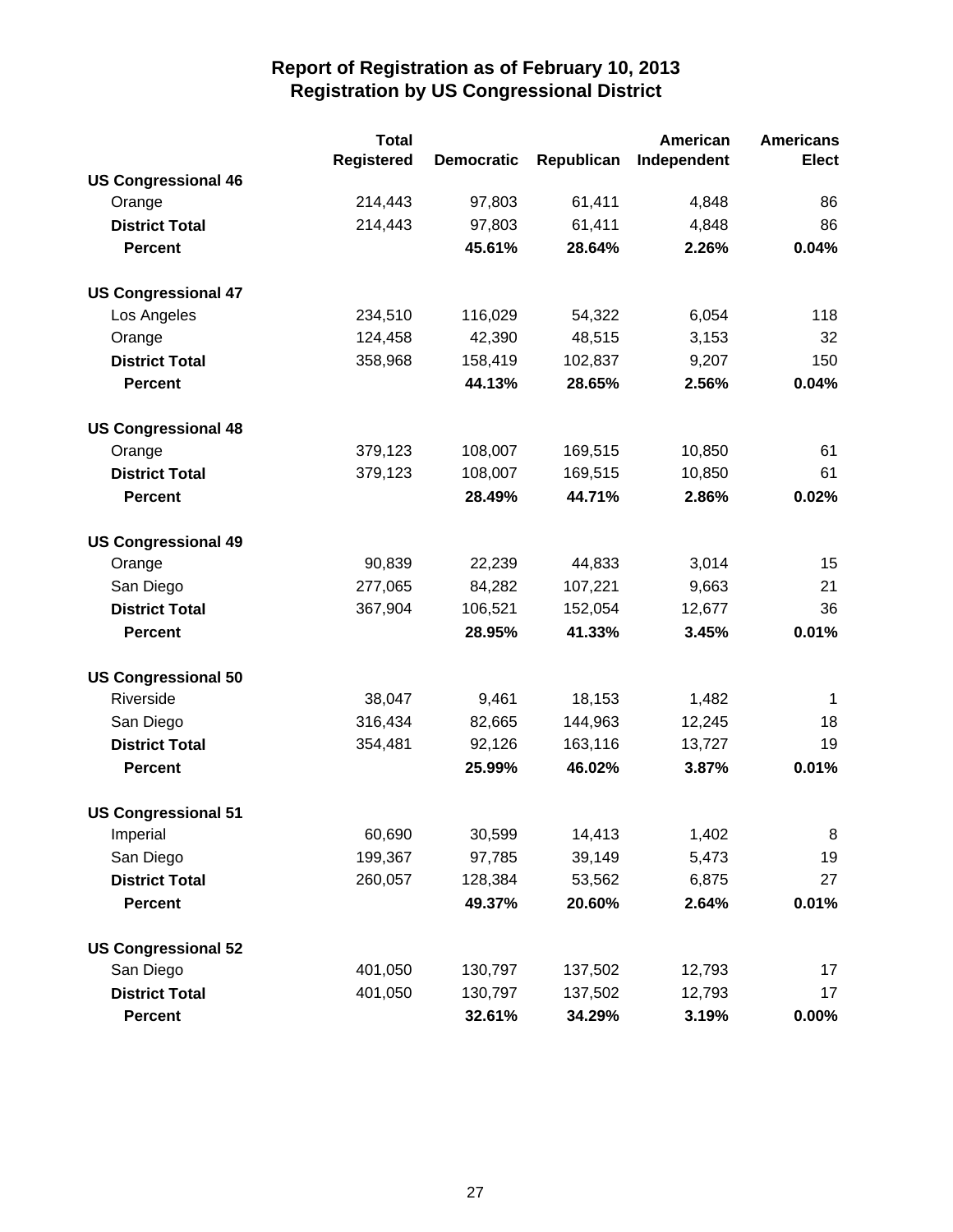|                            |       | <b>No Party</b> |         |        |                   |
|----------------------------|-------|-----------------|---------|--------|-------------------|
|                            | Green | Libertarian     | Freedom | Other  | <b>Preference</b> |
| <b>US Congressional 46</b> |       |                 |         |        |                   |
| Orange                     | 826   | 1,465           | 786     | 763    | 46,455            |
| <b>District Total</b>      | 826   | 1,465           | 786     | 763    | 46,455            |
| <b>Percent</b>             | 0.39% | 0.68%           | 0.37%   | 0.36%  | 21.66%            |
| <b>US Congressional 47</b> |       |                 |         |        |                   |
| Los Angeles                | 1,573 | 1,599           | 1,068   | 14,824 | 38,923            |
| Orange                     | 439   | 853             | 414     | 474    | 28,188            |
| <b>District Total</b>      | 2,012 | 2,452           | 1,482   | 15,298 | 67,111            |
| <b>Percent</b>             | 0.56% | 0.68%           | 0.41%   | 4.26%  | 18.70%            |
| <b>US Congressional 48</b> |       |                 |         |        |                   |
| Orange                     | 1,682 | 3,329           | 800     | 1,410  | 83,469            |
| <b>District Total</b>      | 1,682 | 3,329           | 800     | 1,410  | 83,469            |
| <b>Percent</b>             | 0.44% | 0.88%           | 0.21%   | 0.37%  | 22.02%            |
| <b>US Congressional 49</b> |       |                 |         |        |                   |
| Orange                     | 395   | 783             | 159     | 324    | 19,077            |
| San Diego                  | 1,390 | 2,099           | 585     | 866    | 70,938            |
| <b>District Total</b>      | 1,785 | 2,882           | 744     | 1,190  | 90,015            |
| <b>Percent</b>             | 0.49% | 0.78%           | 0.20%   | 0.32%  | 24.47%            |
| <b>US Congressional 50</b> |       |                 |         |        |                   |
| Riverside                  | 101   | 255             | 60      | 343    | 8,191             |
| San Diego                  | 1,204 | 2,467           | 710     | 1,203  | 70,959            |
| <b>District Total</b>      | 1,305 | 2,722           | 770     | 1,546  | 79,150            |
| <b>Percent</b>             | 0.37% | 0.77%           | 0.22%   | 0.44%  | 22.33%            |
| <b>US Congressional 51</b> |       |                 |         |        |                   |
| Imperial                   | 141   | 215             | 255     | 358    | 13,299            |
| San Diego                  | 897   | 1,074           | 1,000   | 862    | 53,108            |
| <b>District Total</b>      | 1,038 | 1,289           | 1,255   | 1,220  | 66,407            |
| <b>Percent</b>             | 0.40% | 0.50%           | 0.48%   | 0.47%  | 25.54%            |
| <b>US Congressional 52</b> |       |                 |         |        |                   |
| San Diego                  | 2,056 | 3,119           | 732     | 1,343  | 112,691           |
| <b>District Total</b>      | 2,056 | 3,119           | 732     | 1,343  | 112,691           |
| <b>Percent</b>             | 0.51% | 0.78%           | 0.18%   | 0.33%  | 28.10%            |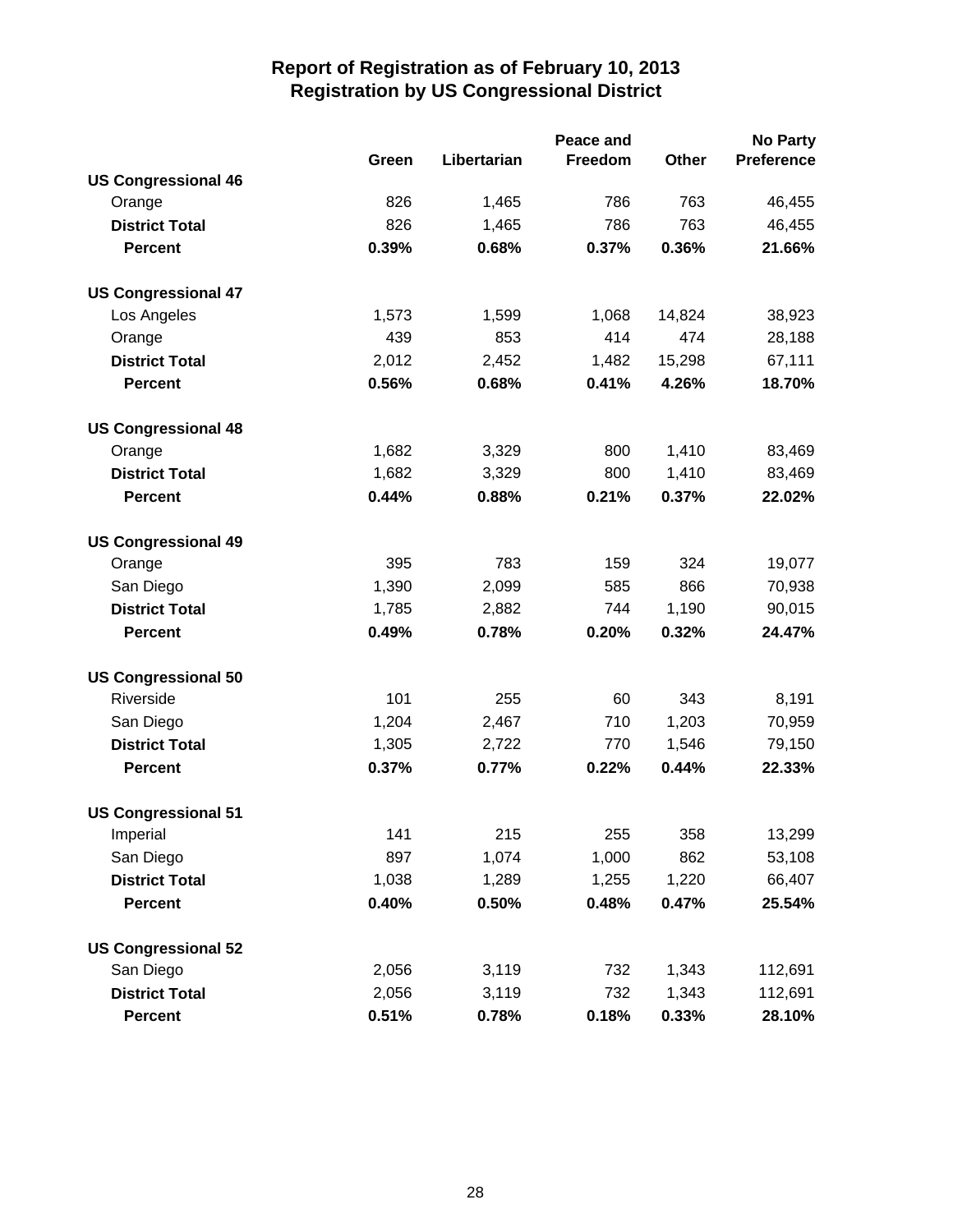|                                         | <b>Total</b>      |                   |            | American    | <b>Americans</b> |
|-----------------------------------------|-------------------|-------------------|------------|-------------|------------------|
|                                         | <b>Registered</b> | <b>Democratic</b> | Republican | Independent | <b>Elect</b>     |
| <b>US Congressional 53</b><br>San Diego | 381,854           | 160.644           | 104,878    | 12,232      | 23               |
|                                         |                   |                   |            |             |                  |
| <b>Percent</b>                          |                   | 42.07%            | 27.47%     | 3.20%       | 0.01%            |
| <b>State Total</b>                      | 18,055,783        | 7,932,373         | 5,225,675  | 476.157     | 3.417            |
| <b>Percent</b>                          |                   | 43.93%            | 28.94%     | 2.64%       | 0.02%            |